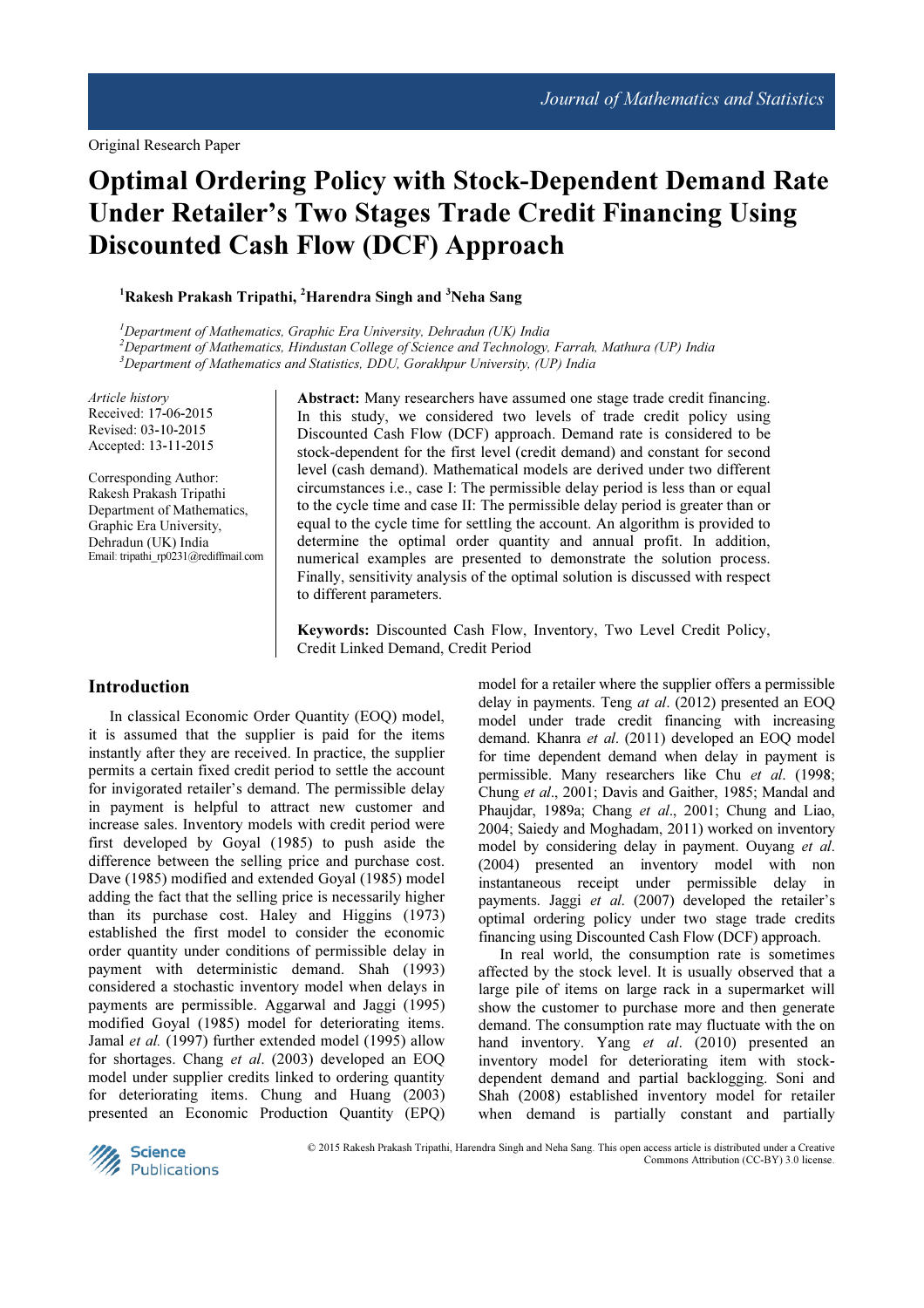dependent on the stock and the supplier offers progressive credit periods to settle the account. Teng et al. (2011) modified and extended the model (2008) for different situations. Mandal and Phaujdar (1989b) developed a production stock-dependent demand. Two closely related research papers/ articles on stock-dependent rate published by Chang et al. (2010). Alfares (2007) established inventory models in which the demand rate depends on the inventory level and storage time-dependent holding cost. Pal et al. (1991) developed a deterministic inventory model assuming that the demand rate is stock-dependent for deteriorating items. Silver and Peterson (1985) observed that a sale at the retail level is proportional to the amount of inventory displayed. Gupla and Vrat (1986) established inventory model in which demand rate to be a function of initial stock level. Some of the related research in this area are by Wee (1995; Goh, 1994; Ray and Chaudhuri, 1997; Mandal and Maiti, 1999; Dye, 2002; Chung and Tsai, 2001; Yan and Cheng, 1998; Sarker et al., 1997) etc.

At present the effect of inflation plays an important role in any type of business. At present developing countries are facing large scale of inflation due to lock off, strike, natural calamities, political disturbances etc. Thus the effect of inflation cannot be disregarded in real word. Hou (2006) derived an inventory model for deteriorating items with stock-dependent consumption rate and shortages under inflation and time value of money discounting over a finite planning horizon. Ouyang et al. (2002) studied the thump of trade credit in the inventory system. Hou and Lin (2009) developed an inventory model to determine an optimal ordering policy for deteriorating item with delayed payment permitted by the supplier under-inflation and time discounting. Other related research papers/articles were considered by Chang (2004; Chung and Liao, 2006; Jaggi and Aggarwal, 1994; Chapman et al., 1985; Daellenbach, 1986; Haley and Higgins, 1973). Jaggi et al. (2007) determined the retailer's optimal ordering policy under two stage trade credits financing using Discounted Cash Flow (DCF) approach.

Jaggi et al. (2007) developed an inventory model under two levels of trade credit policy by assuming the demand is a function of credit period offered by the retailer to the customer using Discounted Cash Flow (DCF) approach. In this study an attempt is made to formulate the mathematical model for stockdependent credit demand and constant cash demand. The objective function to be maximized is appraised as the retailer's net profit of the inventory system. The effect of parameters on the objective function is discussed numerically. An algorithm is provided to validate the proposed model.

The rest of the paper organized as follows. In the next section, we provide the notations and assumptions for

the proposed model. Mathematical formulation is established to manifest retailer's net profit in section 3. Section 4, provides the optimal solution for finding optimal cycle time. In section 5, algorithm is developed for finding optimal solution. Numerical examples are provided to illustrate the solution algorithm in section 6. In section 7, sensitivity analysis of the optimal solution with respect to different parameters of the system is carried out. Finally, we draw the conclusion and future research in section 8.

#### Notations and Assumptions

The following notations are used through the manuscript:

- $I(t)$ : The inventory level time 't'
- Q: The order quantity
- S: The ordering cost per order at time zero
- c: The unit purchase cost of the item at time zero
- p: The unit selling price of the item at time zero
- i: Out-of-pocket inventory carrying charge per \$ per year
- r: Discount rate per year
- $I_e$ : The interest that can be earned per \$ per year
- $I_n$ : The interest charges payable per dollar per year ( $I_p > I_e$ )
- m: Credit period offered to retailer by the supplier for settling the accounts
- $T_1$ : Credit period granted by the retailer to his/her customers;  $T_1 \le m$
- $T$ : The inventory cycle time in years<br> $T^*$ : Optimal inventory cycle time for ca
- $T^*$ : Optimal inventory cycle time for case I in years<br> $T^{**}$ : Optimal inventory cycle time for case II in years
- Optimal inventory cycle time for case II in years
- $Z_1(T:$  Retailer's annual net profit per cycle for case I<br> $Z_2(T):$  Retailer's annual net profit per cycle for case II
- Retailer's annual net profit per cycle for case II
- $Z_1^*(T^*)$ : Optimal retailer's annual net profit per cycle for case I
- $Z_2^*(T^{**})$ : Optimal retailer's annual net profit per cycle for case II
- Q: Order quantity<br> $Q_i^*$ : Optimal order
- Optimal order quantity for case I
- $Q_2^*$ : Optimal order quantity for case II

#### Assumptions:

In addition, the following assumption is being through manuscript:

- Replenishment rate is instantaneous
- Shortages are not allowed
- The annual demand rate consists of (a) regular cash demand and (b) credit demand. Thus demand function at time t is given by: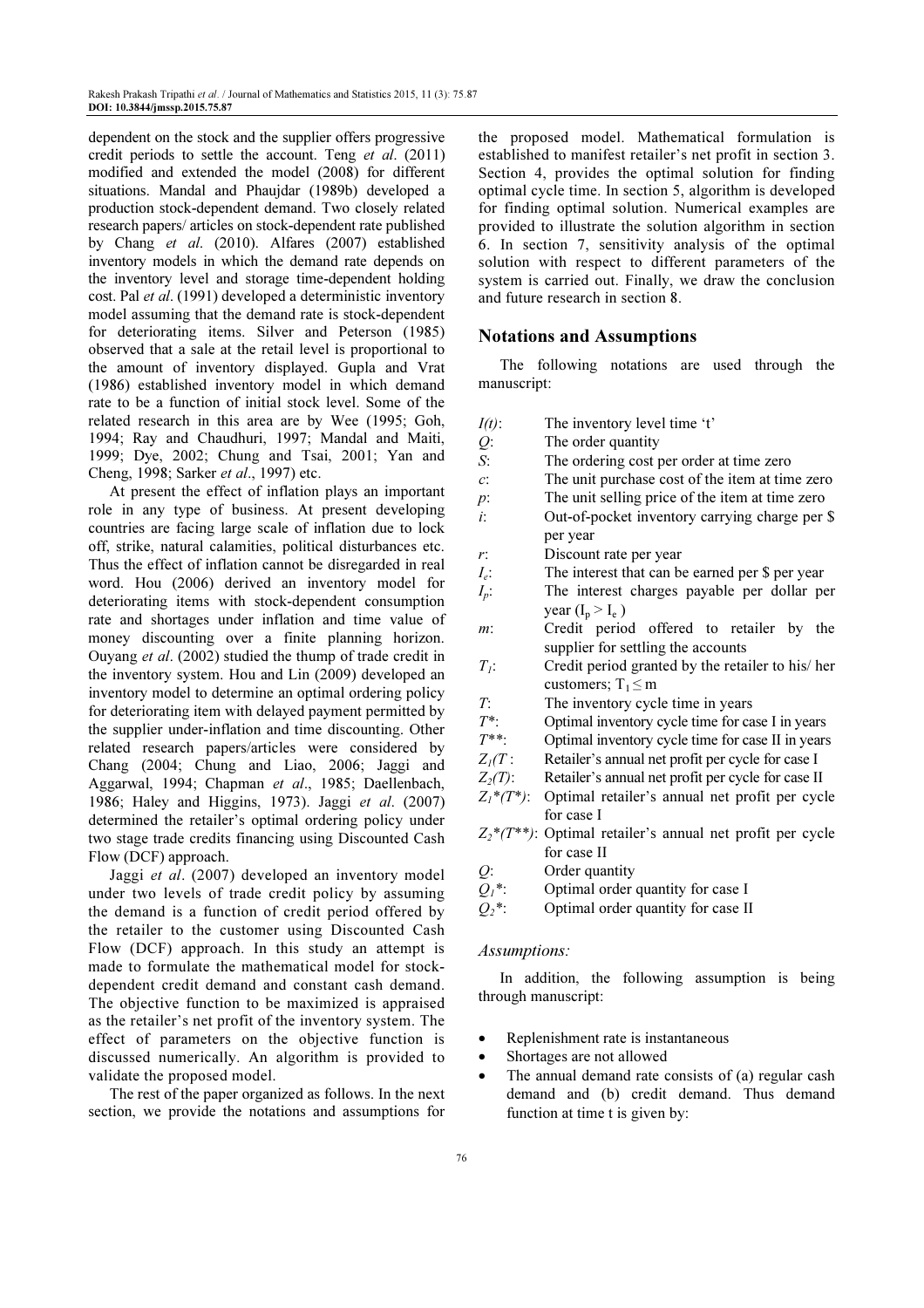Rakesh Prakash Tripathi et al. / Journal of Mathematics and Statistics 2015, 11 (3): 75.87 DOI: 10.3844/jmssp.2015.75.87

$$
R(t) = \begin{cases} \alpha + \beta I(t) & , 0 \le t \le T_1, \ 0 < \beta \le 1 \\ \alpha & , \ T_1 \le t \le T \end{cases}
$$

where,  $\alpha$  is known and constant cash-demand rate during the cycle  $[0, T]$  and  $\beta$  is the credit demand rate during the customer's credit demand rate during the customer's credit period  $T_i$ :

- The model is considered for one item only
- The Discounted Cash Flow (DCF) approach is applied to consider the various the various cost at various times
- The supplier provides a credit period  $m$  to resolve the account to the retailer and retailer passes on a maximum credit  $T_1$  to its customers to resolve the account. We assume  $T_1 \leq m$  and customer would resolve their account only on last day of the credit period  $T_1$

# Mathematical Formulation

The inventory is depleted due to demand only. Thus, the rate of change of inventory at time t in  $[0, T]$  is given by:

$$
\frac{dI_1(t)}{dt} = -\left\{\alpha + \beta I_1(t)\right\}, \ 0 \le t \le T_1 \tag{1}
$$

$$
\frac{dI_2(t)}{dt} = -\alpha \ , \ T_1 \le t \le T \tag{2}
$$

The rate of change of inventory can be easily seen in Fig. 1.

With the boundary condition  $I(0) = Q$ ,  $I(T) = 0$ , the solution of  $(1)$  and  $(2)$  is given by:

$$
I_1(t) = \left(Q + \frac{\alpha}{\beta}\right)e^{-\beta t} - \frac{\alpha}{\beta}
$$
 (3)

$$
I_2(t) = \alpha(T - t) \tag{4}
$$

and

$$
Q_1 = \left(Q + \frac{\alpha}{\beta}\right)\left(1 - e^{-\beta T_1}\right) \tag{5}
$$

$$
Q_1 = \alpha (T - T_1) \tag{6}
$$

Using  $(5)$  and  $(6)$  in  $(3)$ , we get:

$$
I_1(t) = \alpha \left\{ \frac{e^{\beta(T_1 - t)} - 1}{\beta} + (T - T_1)e^{\beta(T_1 - t)} \right\}, 0 \le t \le T_1
$$
 (7)

and

$$
Q = Q_1 + Q_2 = \left(Q + \frac{\alpha}{\beta}\right)\left(1 - e^{-\beta T_1}\right) + \alpha(T - T_1)
$$

or

$$
Q = \alpha \left\{ \frac{e^{\beta T_1} - 1}{\beta} + (T - T_1)e^{\beta T_1} \right\}
$$
 (8)

By using the discounted cash flow approach, the different components of the retailer's net profit is calculated as follows:

The present value of the sales revenue is:

$$
= \frac{p}{T} \left\{ \int_{0}^{T} \alpha e^{-rt} dt + e^{-rT_1} \int_{0}^{T_1} \beta I_1(t) dt \right\}
$$
  
= 
$$
\frac{\alpha p}{T} \left[ \frac{1 - e^{-rT}}{r} + e^{-rT_1} \left\{ \frac{e^{\beta T_1} - 1}{\beta} + (T - T_1)e^{\beta T_1} - T \right\} \right]
$$
(9)

The present cost of placing order 
$$
=\frac{s}{T}
$$
 (10)

The ordering cost = 
$$
\frac{cQ}{T} = \frac{c\alpha}{T} \left\{ \frac{e^{\beta T_1} - 1}{\beta} + (T - T_1)e^{\beta T_1} \right\}
$$
 (11)

The present cost of out of pocket inventory carrying cost is:

$$
= \frac{ic}{T} \left( \int_{0}^{T_1} I_1(t) e^{-rT} dt + \int_{T_1}^{T} I_2(t) e^{-rT} dt \right)
$$
  
\n
$$
= \frac{ic\alpha}{T} \left[ \left( \frac{1}{\beta} + T - T_1 \right) \left( \frac{e^{\beta T_1} - e^{-rT_1}}{\beta + r} \right) + \frac{e^{-rT_1} - 1}{\beta r} + \frac{1}{r} \right]
$$
(12)  
\n
$$
\left\{ (T - T_1) e^{-rT_1} + \frac{e^{-rT} - e^{-rT_1}}{r} \right\}
$$

The following two cases arise which is based on the value of T and m.

## Case I:  $m \leq T$

In this case, the retailer deposits the assembled revenue from cash sales in the period  $[0,m]$  and also from credit sales in time period  $[T_l, m]$  in to an account that earns interest rate  $I_e$ . At credit period 'm' credit period, the account have to be resolved, it is assumed that account will be fixed by proceeds of sells produced up to credit period m and by taking a short term credit at an interest rate of  $I_p$  in between (T $m$ ) for financing the remaining stock. Therefore, the present interest earned is: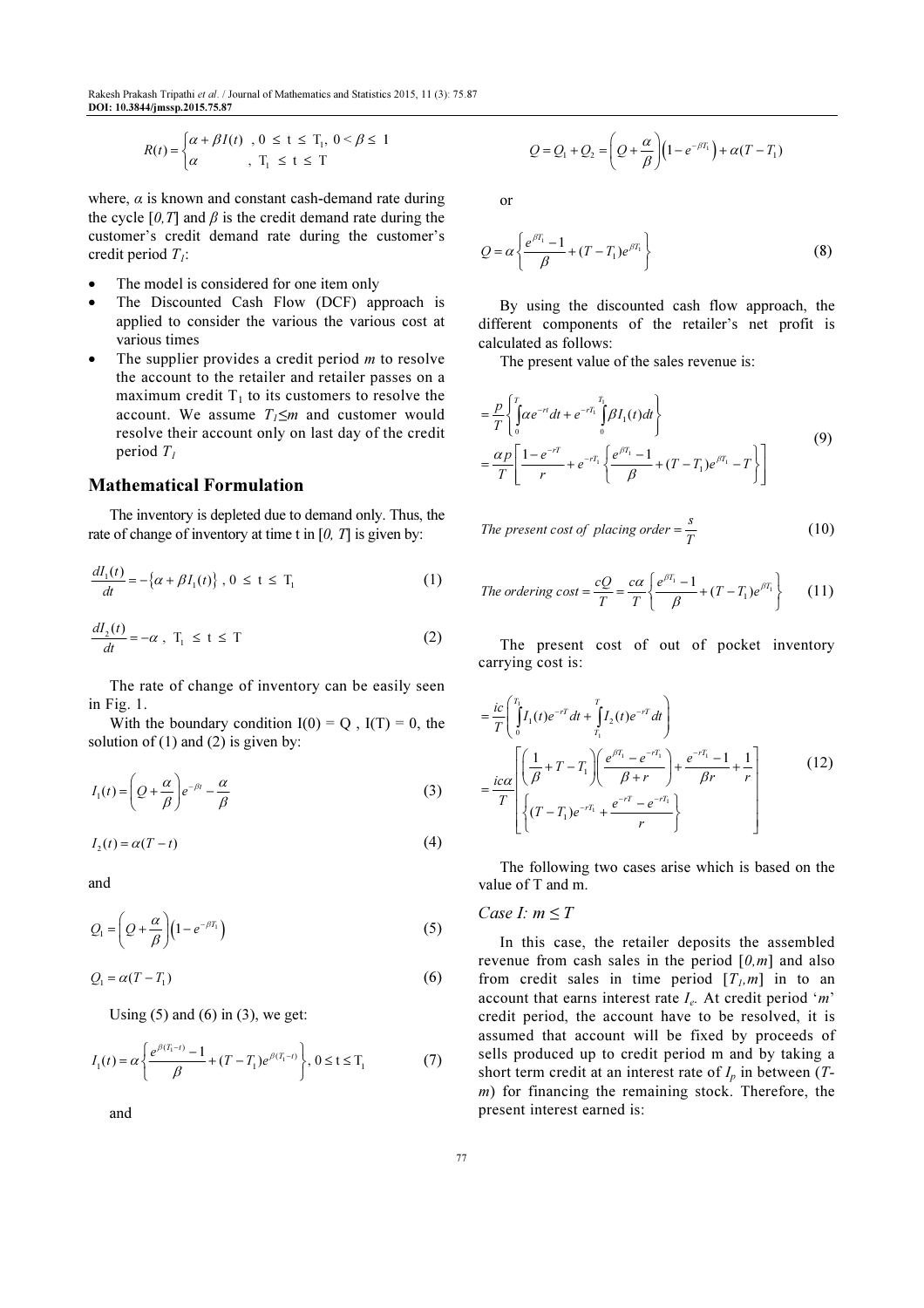$$
\frac{pI_e}{T} \left[ \int_0^m \alpha t e^{-rt} dt + \int_{T_1}^m \left\{ \beta \int I_1(t) dt \right\} e^{-rT} dt \right]
$$
\n
$$
= \frac{\alpha pI_e}{T} \left[ \frac{1}{r^2} \left\{ 1 - (1 + rm)e^{-rm} \right\} + \frac{1}{\beta} \left\{ \frac{e^{\beta T_1} - 1}{\beta} + (T - T_1)e^{\beta T_1} - T \right\} \left( \frac{e^{-rT_1} - e^{-rm}}{r} \right) \right]
$$
\n(13)

$$
= \frac{cI_p}{T} \int_{m}^{T} I_2(t)e^{-rt}dt = \frac{\alpha cI_p}{T} \int_{m}^{T} (T-t)e^{-rt}dt
$$
  
= 
$$
\frac{\alpha cI_p}{rT} \left\{ (T-m)e^{-rm} + \frac{e^{-rT} - e^{-rm}}{r} \right\}
$$
 (14)

The retailer's net profit  $Z_1(T)$  can be expressed as  $Z_1(T)$  = Sales Revenue + interest earned-purchase costordering Cost-inventory carrying cost-interest payable:

The present interest payable is:

$$
= \frac{\alpha p}{T} \left[ \frac{1 - e^{-rT}}{r} + \left\{ e^{-rT_1} + \frac{I_e}{r} \left( e^{-rT_1} - e^{-rT_1} \right) \right\} \left\{ \frac{e^{\beta T_1} - 1}{\beta} + (T - T_1) e^{\beta T_1} - T \right\} \right]
$$
  
+ 
$$
\frac{I_e}{r} \left\{ \frac{1 - (1 + rm)e^{-rm}}{r} \right\} \left[ -\frac{s}{T} - \frac{c\alpha}{T} \left( \frac{e^{\beta T_1} - 1}{\beta} + Te^{\beta T_1} - T_1 e^{\beta T_1} \right) \right]
$$
  
- 
$$
\frac{ic\alpha}{T} \left\{ \left( \frac{1}{\beta} + T - T_1 \right) \left( \frac{e^{\beta T_1} - e^{-rT_1}}{\beta + r} \right) + \frac{e^{-rT_1} - 1}{\beta r} + \frac{1}{r} \left( Te^{-rT_1} - T_1 e^{-rT_1} + \frac{e^{-rT} - e^{-rT_1}}{r} \right) \right\}
$$
  
- 
$$
\frac{\alpha cI_p}{rT} \left\{ (T - m)e^{-rm} + \frac{e^{-rT} - e^{-rm}}{r} \right\}
$$
 (15)

Case II:  $m \geq T$ 

In this case the credit period m is longer than or equal to cycle time  $T$ , therefore the retailer gets interest on each sales during the period  $[0,m]$  and also on credit sales in between  $[T_l,m]$  and pay no interest for the raw material in stock. The interest earned is:

$$
=\frac{pI_e}{T}\left[\int_0^r \alpha t \cdot e^{-rT} dt + \int_0^m I_2(0)e^{-rT} dt + \int_{T_1}^m \left\{ \int_0^T \beta I_1(t)dt \right\} e^{-rt} dt \right] = \frac{\alpha pI_e}{rT}\left\{ \frac{1 - e^{-rT} - rTe^{-rm}}{r} + \left( \frac{e^{\beta T_1} - 1}{\beta} + Te^{\beta T_1} - T_1e^{\beta T_1} - T \right) \right\}
$$
(16)

Therefore, the retailer's annual net profit  $Z_2(T)$  is given by  $Z_2(T) =$  Sales revenue + interest earned-purchase costordering cost-cost of out of pocket inventory carrying cost:

$$
= \frac{\alpha p}{T} \left[ \left( \frac{1 - e^{-rT}}{r} \right) \left( 1 + \frac{I_e}{r} \right) + \left\{ e^{-rT_1} + \frac{I_e}{r} \left( e^{-rT_1} - e^{-rm} \right) \right\} \left\{ \frac{e^{\beta T_1} - 1}{\beta} + (T - T_1)e^{\beta T_1} - T \right\} \right]
$$
  
\n
$$
- \frac{I_e T e^{-rm}}{r} \right] - \frac{s}{T} - \frac{c\alpha}{T} \left\{ \frac{e^{\beta T_1} - 1}{\beta} + (T - T_1)e^{\beta T_1} \right\} - \frac{ic\alpha}{T}
$$
  
\n
$$
\left[ \left( \frac{1}{\beta} + T - T_1 \right) \left( \frac{e^{\beta T_1} - e^{-rT_1}}{\beta + r} \right) + \frac{e^{-rT_1} - 1}{\beta r} + \frac{1}{r} \left\{ (T - T_1)e^{-rT_1} + \frac{e^{-rT} - e^{-rT_1}}{r} \right\} \right]
$$
  
\n(17)

The present retailer's annual profit,  $Z(T)$  can be expressed as:

$$
Z(T) = \begin{cases} Z_1(T), & \text{if } m \le T \\ Z_2(T), & \text{if } m \ge T \end{cases} \tag{18}
$$

At  $T = m$ ,  $Z_1(T) = Z_2(T)$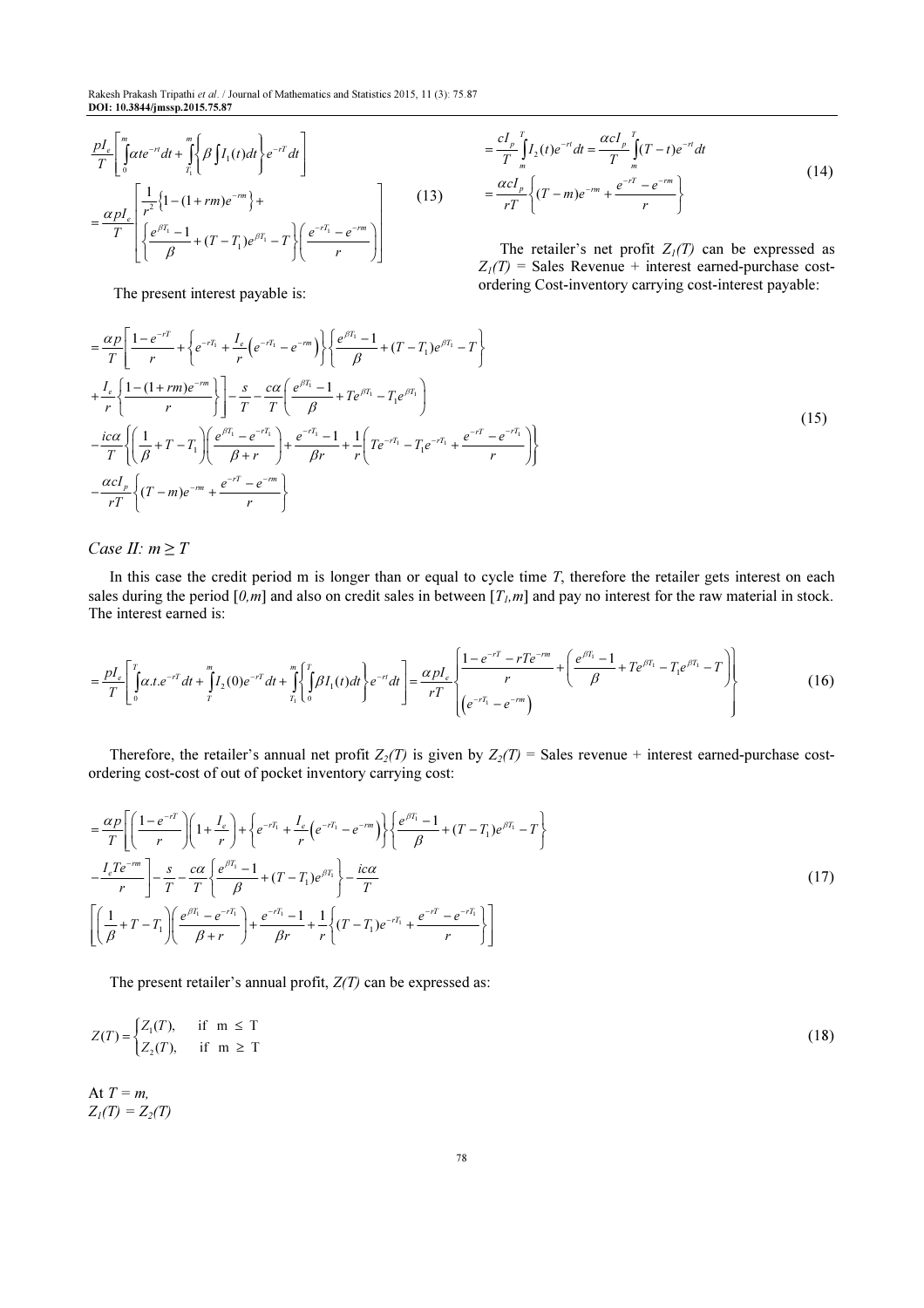Rakesh Prakash Tripathi et al. / Journal of Mathematics and Statistics 2015, 11 (3): 75.87 DOI: 10.3844/jmssp.2015.75.87



## Determination of Optimal Solution

To determine optimal value of T, taking the first derivative of  $Z_1(T)$  and  $Z_2(T)$  with respect to T, we obtain:

$$
\frac{dZ_1(T)}{dT} = -\frac{\alpha p}{T^2} \left[ \frac{1 - e^{-rT}}{r} - T e^{-rT} + \left\{ e^{-rT_1} + \frac{I_e}{r} \left( e^{-rT_1} - e^{-rm}\right) \right\} \left( \frac{e^{\beta T_1} - 1}{\beta} - T_1 e^{\beta T_1} \right) \right]
$$
\n
$$
+ \frac{I_e}{r} \left\{ \frac{1 - (1 + rm)e^{-rm}}{r} \right\} + \frac{s}{T^2} + \frac{c\alpha}{T^2} \left( \frac{e^{\beta T_1} - 1}{\beta} - T_1 e^{\beta T_1} \right) + \frac{ic\alpha}{T^2} \left\{ \left( \frac{1}{\beta} - T_1 \right) \left( \frac{e^{\beta T_1} - e^{-rT_1}}{\beta + r} \right) \right\}
$$
\n
$$
+ \frac{e^{-rT_1} - 1}{\beta r} + \frac{1}{r} \left( T e^{-rT} - T_1 e^{-rT_1} + \frac{e^{-rT} - e^{-rT_1}}{r} \right) \right\} + \frac{\alpha cI_p}{rT^2} \left\{ \left( T + \frac{1}{r} \right) e^{-rT} - \left( m + \frac{1}{r} \right) e^{-rm} \right\}
$$
\n(19)

and

$$
\frac{dZ_2(T)}{dT} = -\frac{\alpha p}{T^2} \left[ \left( \frac{1 - e^{-rT}}{r} - T e^{-rT} \right) \left( 1 + \frac{I_e}{r} \right) + \left\{ e^{-rT_1} + \frac{I_e}{r} \left( e^{-rT_1} - e^{-rT} \right) \right\} \left( \frac{e^{\beta T_1} - 1}{\beta} - T_1 e^{\beta T_1} \right) \right] + \frac{s}{T^2} + \frac{\alpha \alpha}{T^2} \left[ \frac{e^{\beta T_1} - 1}{\beta} - T_1 e^{\beta T_1} \right] + \frac{i c \alpha}{T^2} \left[ \left( \frac{1}{\beta} - T_1 \right) \left( \frac{e^{\beta T_1} - e^{-rT_1}}{\beta + r} \right) + \frac{e^{-rT_1} - 1}{\beta r} + \frac{1}{r} \left\{ \left( T + \frac{1}{r} \right) e^{-rT} - \left( T_1 + \frac{1}{r} \right) e^{-rT_1} \right\} \right]
$$
\n(20)

Our aim is to find maximum retailer's annual profit. The necessary and sufficient condition to maximize  $Z_i(T)$ ;  $i = 1$ , 2, for a given value T are respectively  $\frac{dZ_i(T)}{dT} = 0$  and  $\frac{d^2}{T}$  $\frac{dZ_i(T)}{dT} = 0$  and  $\frac{d^2Z_i(T)}{dT^2} > 0$ ; i = 1,2. (Appendix).

Now  $\frac{dZ_i(T)}{dT} = 0$ ; i = 1,2.  $\frac{dz_i(t)}{dT} = 0$ ; i = 1,2., give the following equation in T:

$$
\alpha p \left[ \frac{1 - e^{-rT}}{r} - T e^{-rT} + \left\{ e^{-rT_1} + \frac{I_e}{r} \left( e^{-rT_1} - e^{-rm} \right) \right\} \left( \frac{e^{\beta T_1} - 1}{\beta} - T_1 e^{\beta T_1} \right) + \frac{I_e}{r} \left\{ \frac{1 - (1 + rm)e^{-rm}}{r} \right\} \right]
$$
  
\n
$$
-s - c\alpha \left( \frac{e^{\beta T_1} - 1}{\beta} - T_1 e^{\beta T_1} \right) - ic\alpha \left\{ \left( \frac{1}{\beta} - T_1 \right) \left( \frac{e^{\beta T_1} - e^{-rT_1}}{\beta + r} \right) + \frac{e^{-rT_1} - 1}{\beta r} + \frac{1}{r} \left( T e^{-rT} - T_1 e^{-rT_1} + \frac{e^{-rT} - e^{-rT_1}}{r} \right) \right\}
$$
  
\n
$$
- \frac{\alpha c I_p}{r} \left\{ \left( T + \frac{1}{r} \right) e^{-rT} - \left( m + \frac{1}{r} \right) e^{-rm} \right\} = 0
$$
 (21)

and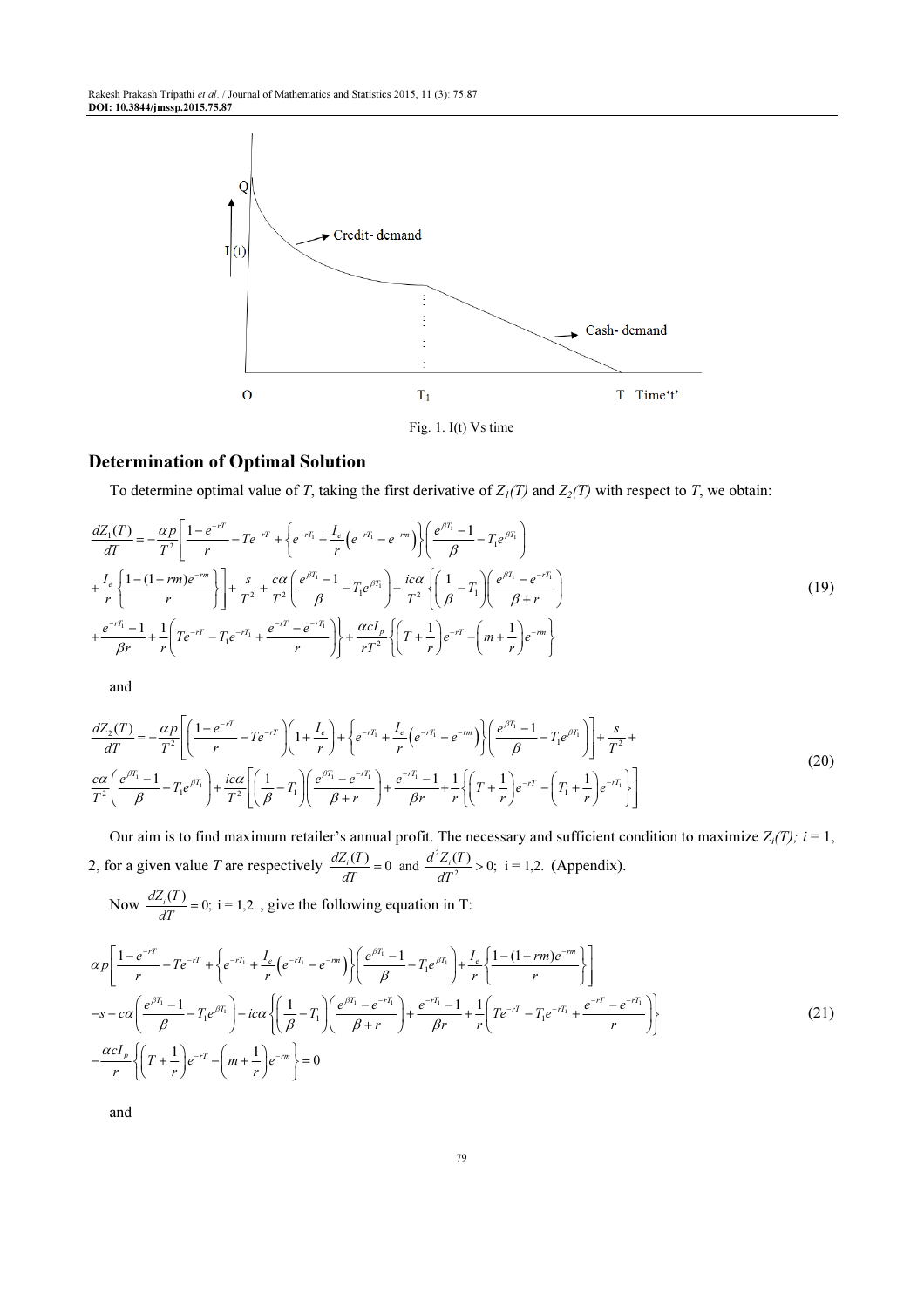Rakesh Prakash Tripathi et al. / Journal of Mathematics and Statistics 2015, 11 (3): 75.87 DOI: 10.3844/jmssp.2015.75.87

$$
\alpha p \left[ \left( \frac{1 - e^{-rT}}{r} - T e^{-rT} \right) \left( 1 + \frac{I_e}{r} \right) + \left\{ e^{-rT_1} + \frac{I_e}{r} \left( e^{-rT_1} - e^{-rm} \right) \right\} \left( \frac{e^{\beta T_1} - 1}{\beta} - T_1 e^{\beta T_1} \right) \right]
$$
\n
$$
-s - c\alpha \left( \frac{e^{\beta T_1} - 1}{\beta} - T_1 e^{\beta T_1} \right) - ic\alpha \left[ \left( \frac{1}{\beta} - T_1 \right) \left( \frac{e^{\beta T_1} - e^{-rT_1}}{\beta + r} \right) + \frac{e^{-rT_1} - 1}{\beta r} + \frac{1}{r} \left\{ \left( T + \frac{1}{r} \right) e^{-rT} - \left( T_1 + \frac{1}{r} \right) e^{-rT_1} \right\} \right] = 0
$$
\n(22)

To get the optimal cycle time  $T = T^*$  for case I and  $T = T^{**}$  for case II, we have to solve Equations (21) and (22), for which  $\frac{d^2}{dx^2}$  $\frac{d^2Z_i(T)}{dT^2}$  < 0. for i = 1, 2 (Appendix).

Since it is difficult to solve above Equations (21) and (22), for finding the exact value of T, therefore, we make use of the second order approximations for exponential terms, i.e.,  $e^{-rT} = 1 - rT + \frac{r^2T^2}{2}$ ,  $e^{\beta T_1} = 1 - \beta T_1 + \frac{\beta^2 T_1^2}{2}$  $e^{\beta T_1} = 1 - \beta T_1 + \frac{\beta^2 T_1^2}{2}$  and  $e^{-rT_1} = 1 - rT_1 + \frac{r^2T_1^2}{2}$  etc.

Hence Equations (21) and (22) reduces to:

$$
\alpha p \left[ \frac{r(1-rT)T^2}{2} - \frac{\beta T_1^2}{2} \left\{ 1 - rT_1 + \frac{r^2 T_1^2}{2} + I_e(T_1 - m) \left( \frac{rT_1}{2} + \frac{rm}{2} - 1 \right) \right\} (1 + \beta T_1) + \frac{I_e m^2}{2} (1 - rm) \right]
$$
  
\n
$$
-s + \frac{c\alpha\beta T_1^2}{2} (1 + \beta T_1) + \frac{ic\alpha}{2} \left\{ T_1^2 (1 + \beta T_1 - rT_1) - (T - T_1) \right\} \left\{ r(T^2 + TT_1 + T_1^2) - (T + T_1) \right\}
$$
  
\n
$$
- \frac{\alpha cI_p}{2} \left\{ m^2 (1 - rm) - T^2 (1 - rT) \right\} = 0
$$
\n(23)

and

$$
\alpha p \left[ \frac{r(1-rT)T^2}{2} \left( 1 + \frac{I_e}{r} \right) - \frac{\beta T_1^2}{2} \left\{ 1 - rT_1 + \frac{r^2 T_1^2}{2} + I_e (T_1 - m) \left( \frac{rT_1}{2} + \frac{rm}{2} - 1 \right) \right\} (1 + \beta T_1) \right]
$$
\n
$$
-s + \frac{c\alpha\beta T_1^2}{2} (1 + \beta T_1) + \frac{ic\alpha}{2} \left\{ \beta T_1^3 + T^2 (1 - rT) \right\} = 0
$$
\n(24)

Again, we make use of the second order approximations for exponential terms, i.e.,  $e^{-rT} = 1 - rT + \frac{r^2T^2}{2}$ ,  $\hat{H} = 1 - \beta T_1 + \frac{\beta^2 T_1^2}{2}$  $e^{\beta T_1} = 1 - \beta T_1 + \frac{\beta^2 T_1^2}{2}$  and  $e^{-rT_1} = 1 - rT_1 + \frac{r^2 T_1^2}{2}$  etc.

Hence Equations (8) (15) and (17) reduce to:

$$
Q = \alpha \left\{ T \left( 1 + \beta T_1 + \frac{\beta^2 T_1^2}{2} \right) - \frac{\beta T_1^2}{2} \left( 1 + \beta T_1 \right) \right\}
$$
 (25)

$$
Z_{1}(T) = \frac{\alpha p}{T} \left[ T \left( 1 - \frac{rT}{2} \right) + \left\{ 1 - rT_{1} + \frac{r^{2}T_{1}^{2}}{2} + I_{e}(T_{1} - m) \left( \frac{rT_{1}}{2} + \frac{rm}{2} - 1 \right) \right\} \frac{\beta T_{1}}{2} \left( 2T - T_{1} + \beta T T_{1} - \beta T_{1}^{2} \right) + \frac{I_{e}m^{2}}{2} (1 - rm) \right]
$$
\n
$$
- \frac{s}{T} - \frac{c\alpha}{T} \left\{ \left( T - \frac{\beta T_{1}^{2}}{2} \right) (1 + \beta T_{1}) + \frac{\beta^{2}T_{1}^{2}T}{2} \right\} - \frac{ic\alpha}{2T} \left\{ T^{2} + \beta T_{1}^{2} (T - T_{1}) \right\} - \frac{\alpha cI_{p} (T - m)}{2T} \left\{ T - m(1 - rm) \right\}
$$
\n(26)

and

$$
Z_{2}(T) = \frac{\alpha p}{T} \left[ T \left( 1 - \frac{rT}{2} \right) \left( 1 + \frac{I_{e}}{r} \right) + \left\{ 1 - rT_{1} + \frac{r^{2}T_{1}^{2}}{2} + I_{e}(T_{1} - m) \left( \frac{rT_{1}}{2} + \frac{rm}{2} - 1 \right) \right\} \frac{\beta T_{1}}{2} \left( 2T - T_{1} + \beta TT_{1} - \beta T_{1}^{2} \right) - \frac{I_{e}T}{r} \left( 1 - rm + \frac{r^{2}m^{2}}{2} \right) \right]
$$
\n
$$
- \frac{s}{T} - \frac{c\alpha}{T} \left\{ \left( T - \frac{\beta T_{1}^{2}}{2} \right) \left( 1 + \beta T_{1} \right) + \frac{\beta^{2}T_{1}^{2}T}{2} \right\} - \frac{ic\alpha}{2T} \left\{ T^{2} + \beta T_{1}^{2}(T - T_{1}) \right\}
$$
\n
$$
(27)
$$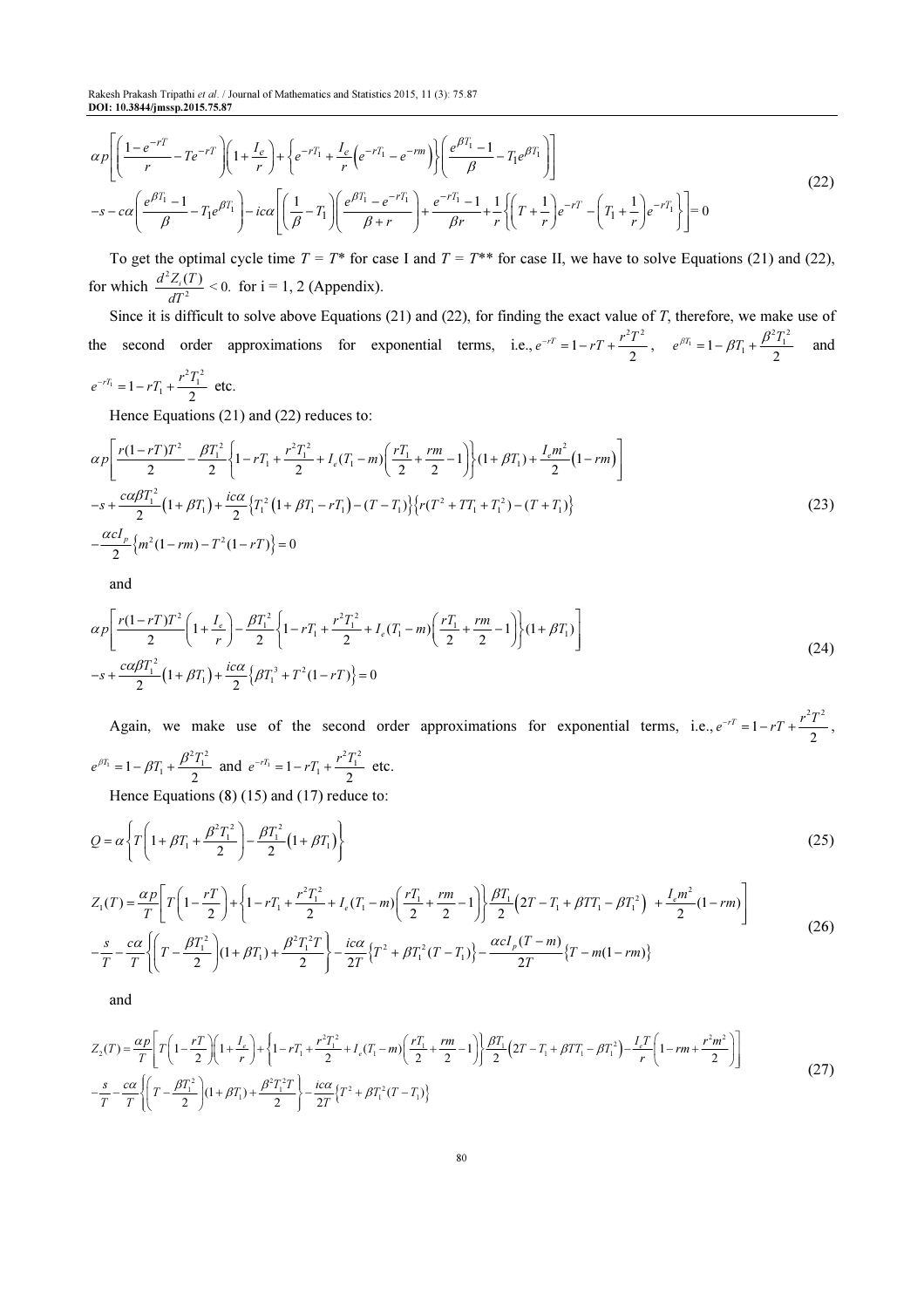Now, we summarize the above results and establish the following algorithm to find the optimal solution.

## Algorithm

The following steps are to be followed to find optimal annual profit and order quantity:

- Step 1: Determine  $T^*$  from (23), if  $T \ge m$ , evaluate  $Z_1(T^*)$ , from (26)
- **Step 2:** Determine  $T^{**}$  from (24), if  $T \le m$ , evaluate  $Z_2(T^{**})$ , from (27)
- Step 3: If the condition  $T^* \ge m$  and  $T^{**} \le m$  is satisfied, go to step 4, otherwise go to step 5
- **Step 4:** Compare  $Z_1(T^*)$  and  $Z_2(T^*)$  and find the maximum profit
- Step 5: If  $T^* > m$  is satisfied but  $T^{**} > m$ , then  $Z_1(T^*)$ the maximum profit, else if  $T^* \le m$ , but  $T^{**} \le$ m, then  $Z_2(T^{**})$  is the maximum profit

## Numerical Examples

Example 1: (Case I & II) Maximum Retailer's Annual Profit  $Z_2^*(T^{**})$ 

The following data is considered for inventory system:

- $\alpha = 1000$  units per year,  $\beta = 0.1$ ,  $r = 13\%$ ,  $m = 5.0$ year,  $T_1 = 5$  year,  $c = $20/$  unit,  $i = 0.15$ ,  $I_e = 9\%, I_p$  $= 14\%, s = $700/$  unit,  $p = $60/$  unit. Solving Equation (23), we get  $T = T^* = 7.67797$  years, the corresponding values of  $Q = Q_1^* = 12087.5$  units and maximum retailer's annual profit  $Z_1(T)$  =  $Z_1^*(T^*) = $8058.34$
- Again solving Equation (24), we have  $T = T^{**} =$ 0.531856 year, the corresponding values of  $Q = Q_2^*$ = 545.989 units and maximum retailer's annual  $Z_2(T) = Z_2^*(T^{**}) = $ 53980.6$
- Here  $T^* > m$  and  $T^{**} < m$  and  $Z_1^*(T^*) < Z_2^*(T^{**})$ . Hence the maximum average profit in this case is  $Z_2^*(T^{**}) =$  \$ 53980.6. Where optimal cycle time is  $T = T^* = 0.531856$  year
- The economic order quantity is  $Q = Q_2^* =$ 545.989 units

## Example 2: (case I) Maximum Retailer's Annual Profit  $Z_1$ <sup>\*</sup> $(T^*)$

The following data is considered for inventory system:

 $\alpha = 1000$  units per year,  $\beta = 0.1$ ,  $r = 13\%$ ,  $m =$ 0.0822 year,  $T_1 = 0.0274$  year,  $c = $50/$  unit,  $i = 0.15$ ,  $I_e = 9\%, I_p = 14\%, s = $500/$  unit,  $p = $60/$  unit. Solving Equation (23), we get  $T = T^* = 0$ . 225374 year, the corresponding values of  $Q = Q_1^* =$ 225.955 units and maximum retailer's annual profit  $Z_I(T) = Z_I^*(T^*) = $5843.36$ 

- Again solving Equation (24), we have  $T = T^{**} =$ 0.431152, the corresponding values of  $Q = Q_2^* =$ 432.297 units and maximum retailer's annual  $Z_2(T)$  $= Z_2^*(T^{**}) = $4837.67$
- Here  $T^{**} > m$  which contradicts case II, only case I holds as  $T^* > m$ . Hence the maximum average profit in this case is  $Z_1^*(T^*) = $$  5843.36. Where optimal cycle time is  $T = T^* = 0$ . 225374 year
- The economic order quantity is  $Q = Q_1^* =$ 225.955 units

 Example 3: (Case II) Maximum Retailer's Annual Profit  $Z_2$ \*(T\*\*)

The following data is considered for inventory system:

- $\alpha = 1000$  units per year,  $\beta = 0.1$ ,  $r = 13\%$ ,  $m = 0.8$ year,  $T_1 = 0.4$  year,  $c = $50/$  unit,  $i = 0.15$ ,  $I_e = 9\%$ ,  $I_p$  $= 14\%, s = $500/$  unit,  $p = $60/$  unit. Solving Equation (23), we get  $T = T^* = 0.371669$  year, the corresponding values of  $Q = Q_1^* = 378.513$  units and maximum retailer's annual profit  $Z_1(T)$  =  $Z_1^*(T^*) = $8439.39$
- Again solving Equation (24), we have  $T = T^{**} =$ 0.437502, the corresponding values of  $Q = Q_2^* =$ 447.032 units and maximum retailer's annual profit  $Z_2(T) = Z_2^*(T^{**}) = $8624.52$
- Here  $T^*$  < m which contradicts case I, only case II holds as  $T^{**} < m$ . Hence the maximum retailer's annual profit in this case is  $Z_2^*(T^{**}) = $8624.52$ , where optimal cycle time is  $T = T^{**} = 0.437502$  year
- The economic order quantity is given by  $Q = Q_2^* =$ 447.032 units

#### Sensitivity Analysis

By using the same data as in example 1, we study the effect of the changes in a single parameter keeping other parameters same on the optimal solution as shown in following Tables 1-8.

The following inferences can be made from the results obtained from Tables 1-8:

- When the cash demand ' $\alpha$ ' increases, the order quantity  $(O_1)$  and net profit  $Z_1(T)$  will also increase. Similarly if the credit demand ' $\beta$ ' increases, the order quantity  $(Q<sub>1</sub>)$  slightly increases and net profit  $Z_1(T)$  increases. That is, change in ' $\alpha$ ' will lead the positive change in  $Q_1$  and  $Z_1(T)$ . The change in ' $\beta$ ' will lead slight change in  $Q_1$  and change in  $Z_1(T)$
- When the cash demand ' $\alpha$ ' increases, order quantity  $(Q_1)$  and net profit  $Z_1(T)$  will also increase. Similarly in purchase cost 'c' increases, the order quantity  $(Q_1)$ and net profit  $Z_1(T)$  will also increase. That is, change in 'c' will lead the positive change in  $(Q_1)$  and  $Z_1(T)$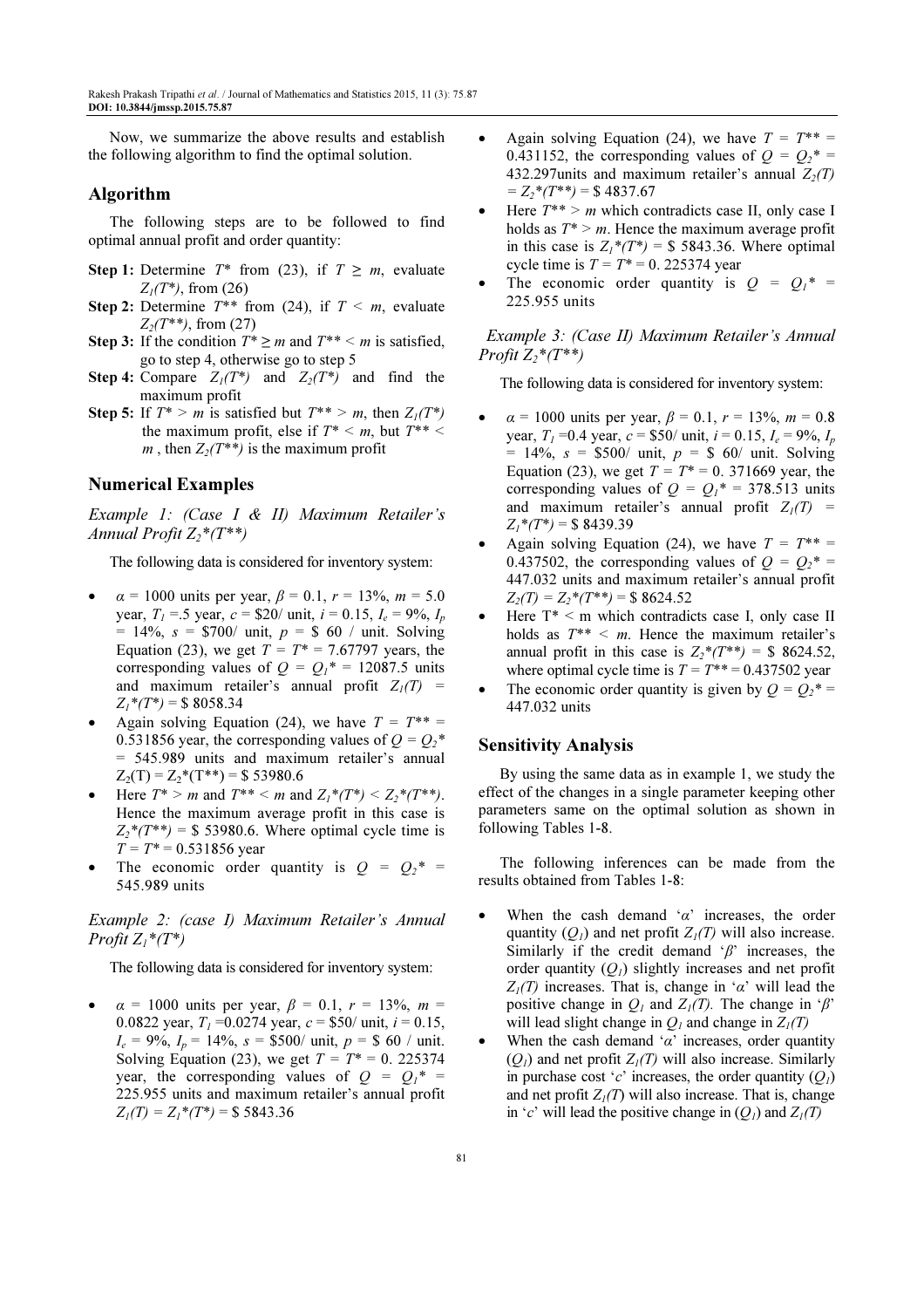- When the cash demand ' $\alpha$ ' increases, order quantity  $(Q_1)$  and net profit  $Z_1(T)$  will also increase. Similarly if selling price 'p' increases, order quantity  $(Q_1)$ decreases while net profit  $Z_l(T)$  increases. That is, change in ' $\alpha$ ' leads positive change in  $(Q_1)$  and  $Z_1(T)$ and the change in ' $\beta$ ' causes negative change in  $(Q_1)$ and positive change in  $Z_I(T)$
- When the cash demand ' $\alpha$ ' increases, order quantity  $(Q<sub>1</sub>)$  and net profit  $Z<sub>1</sub>(T)$  will also increase. Similarly if ordering cost's' increases, order quantity  $(Q_1)$ increases while net profit  $Z_I(T)$  decreases. That is, change in ' $\alpha$ ' leads positive change in  $(Q_1)$  and negative change in  $Z_1(T)$  and the change in 's' causes negative change in both  $(Q_1)$  and  $Z_1(T)$

Table 1. Variation of cash demand ' $\alpha$ ' and credit demand ' $\beta$ '

| $\alpha \downarrow$ | $\beta \rightarrow$ | 0.2          | 0.3          | 0.4          | 0.5          | 0.6          | 0.7          |
|---------------------|---------------------|--------------|--------------|--------------|--------------|--------------|--------------|
| 1000                | T                   | 0.225457     | 0.225541     | 0.225625     | 0.225709     | 0.225794     | 0.22588      |
|                     | $\varrho$           | 226.620000   | 227.289000   | 227.960000   | 228.632000   | 229.308000   | 229.98600    |
|                     | $Z_I(T)$            | 5869.550000  | 5895.810000  | 5922.130000  | 5948.520000  | 5974.980000  | 6001.50000   |
| 1100                | T                   | 0.215346     | 0.215433     | 0.215522     | 0.215610     | 0.215699     | 0.215788     |
|                     | $\varrho$           | 238.099000   | 238.807000   | 239.520000   | 240.233000   | 240.950000   | 241.660000   |
|                     | $Z_I(T)$            | 6696.760000  | 6725.550000  | 6754.410000  | 6783.340000  | 6812.340000  | 6841.420000  |
| 1200                | T                   | 0.260542     | 0.206633     | 0.206725     | 0.206817     | 0.206910     | 0.207003     |
|                     | $\varrho$           | 248.485000   | 249.870000   | 250.622000   | 251.375000   | 252.133000   | 252.779000   |
|                     | $Z_I(T)$            | 7534.010000  | 7565.310000  | 7596.690000  | 7628.150000  | 7660.130000  | 7691.310000  |
| 1300                | T                   | 0.206542     | 0.198881     | 0.198976     | 0.199072     | 0.199169     | 0.199265     |
|                     | $\varrho$           | 259.744000   | 260.532000   | 261.322000   | 262.116000   | 262.903000   | 263.712000   |
|                     | $Z_I(T)$            | 8380.040000  | 8413.850000  | 8447.740000  | 8481.710000  | 8515.770000  | 8549.920000  |
| 1400                | T                   | 0.191887     | 0.191985     | 0.192084     | 0.192183     | 0.192283     | 0.192383     |
|                     | $\varrho$           | 270.012000   | 270.838000   | 271.669000   | 272.501000   | 273.338000   | 274.177000   |
|                     | $Z_I(T)$            | 9233.860000  | 9270.150000  | 9306.540000  | 9343.020000  | 9379.590000  | 9416.260000  |
| 1500                | T                   | 0.185679     | 0.185799     | 0.185901     | 0.186004     | 0.186107     | 0.186211     |
|                     | $\varrho$           | 279.936000   | 280.829000   | 281.697000   | 282.569000   | 283.444000   | 284.323000   |
|                     | $Z_i(T)$            | 10094.600000 | 10133.400000 | 10172.300000 | 10211.200000 | 10250.300000 | 10289.500000 |

| Table 2. Variation of cash demand ' $\alpha$ ' and unit purchase cost 'c' |  |  |
|---------------------------------------------------------------------------|--|--|
|---------------------------------------------------------------------------|--|--|

| $\alpha$ | $c \rightarrow$ | 45           | 40           | 35           | 30           | 25           | 20           |
|----------|-----------------|--------------|--------------|--------------|--------------|--------------|--------------|
| 1000     | T               | 0.232056     | 0.239482     | 0.247801     | 0.257201     | 0.267939     | 0.280359     |
|          | $\varrho$       | 232.65500    | 240.101000   | 248.443000   | 257.869000   | 268.637000   | 281.091000   |
|          | $Z_i(T)$        | 10967.40000  | 16096.400000 | 21230.800000 | 26371.400000 | 31519.000000 | 36674.700000 |
| 1100     |                 | 0.221564     | 0.228573     | 0.236423     | 0.245295     | 0.255428     | 0.267149     |
|          | Q               | 244.348000   | 252.079000   | 260.737000   | 270.523000   | 281.700000   | 294.629000   |
|          | $Z_I(T)$        | 12297.100000 | 17931.300000 | 23571.000000 | 29217.200000 | 34870.700000 | 40532.600000 |
| 1200     |                 | 0.212427     | 0.219070     | 0.226511     | 0.234921     | 0.244527     | 0.255637     |
|          | Q               | 255.567000   | 263.560000   | 272.514000   | 282.634000   | 294.192000   | 307.561000   |
|          | $Z_i(T)$        | 13636.600000 | 19775.600000 | 25920.500000 | 32071.900000 | 38230.900000 | 44398.600000 |
| 1300     |                 | 0.204376     | 0.210696     | 0.217775     | 0.225777     | 0.234917     | 0.245488     |
|          | Q               | 266.369000   | 274.607000   | 283.835000   | 294.266000   | 306.181000   | 319.961000   |
|          | $Z_i(T)$        | 14984.700000 | 21628.300000 | 28278.000000 | 34934.400000 | 41598.600000 | 48271.900000 |
| 1400     |                 | 0.197213     | 0.203244     | 0.210000     | 0.217637     | 0.226361     | 0.236450     |
|          | Q               | 276.803000   | 285.270000   | 294.754000   | 305.475000   | 317.722000   | 331.886000   |
|          | $Z_i(T)$        | 16340.300000 | 23488.400000 | 30642.700000 | 37803.900000 | 44973.100000 | 52151.500000 |
| 1500     |                 | 0.190786     | 0.196557     | 305.312000   | 0.210330     | 0.218679     | 0.228335     |
|          | Q               | 286.908000   | 295.588000   | 0.203022     | 316.304000   | 328.862000   | 343.386000   |
|          | $Z_i(T)$        | 17702.800000 | 25355.200000 | 33013.800000 | 40679.600000 | 48353.500000 | 56036.900000 |

| Table 3. Variation of cash demand ' $\alpha$ ' and unit selling price 'p' |                 |              |              |              |              |              |              |  |
|---------------------------------------------------------------------------|-----------------|--------------|--------------|--------------|--------------|--------------|--------------|--|
| $\alpha$                                                                  | $n \rightarrow$ | 6C           | 70           |              | 80           | 85           | 90           |  |
| 1000                                                                      |                 | 0.221683     | 0.218147     | 0.214756     | 0.211500     | 0.208369     | 0.205356     |  |
|                                                                           |                 | 222.254000   | 218.708000   | 215.308000   | 212.043000   | 208.903000   | 205.882000   |  |
|                                                                           | $Z_i(T)$        | 10794.800000 | 15747.300000 | 20701.000000 | 25655.700000 | 30611.500000 | 35568.200000 |  |
| 100                                                                       |                 | 0.211703     | 0.208297     | 0.205030     | 0.201892     | 0.198875     | 0.195971     |  |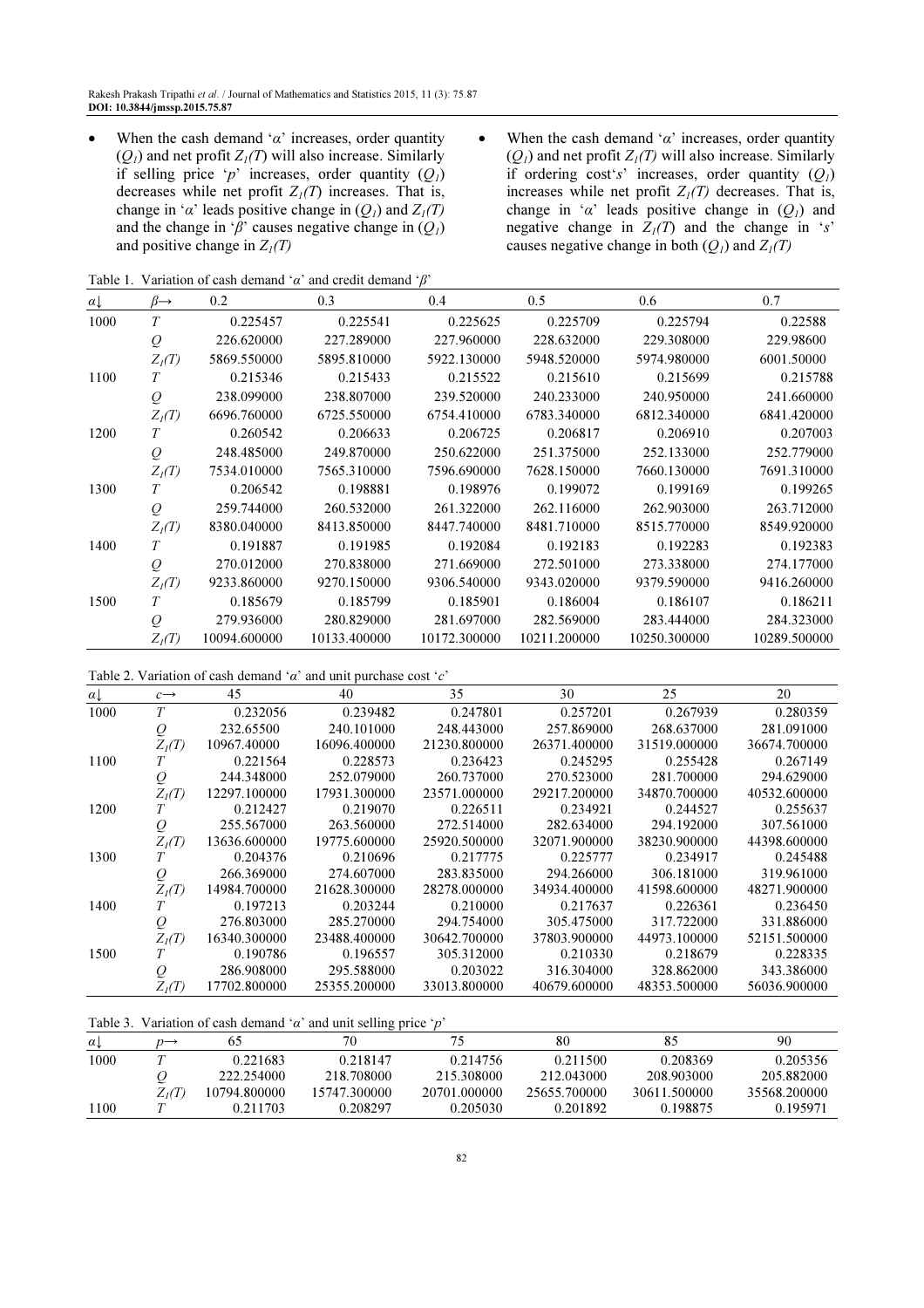Rakesh Prakash Tripathi et al. / Journal of Mathematics and Statistics 2015, 11 (3): 75.87 DOI: 10.3844/jmssp.2015.75.87

| Table 3. Continue |          |              |              |              |              |              |              |
|-------------------|----------|--------------|--------------|--------------|--------------|--------------|--------------|
|                   | Q        | 233.471000   | 229.714000   | 226.110000   | 222.649000   | 219.321000   | 216.118000   |
|                   | $Z_i(T)$ | 12118.400000 | 17570.000000 | 23022.800000 | 28476.700000 | 33931.700000 | 39387.700000 |
| 1200              |          | 0.203012     | 0.199717     | 0.196557     | 0.193521     | 0.190602     | 0.187792     |
|                   | Q        | 244.238000   | 240.273000   | 236.470000   | 232.817000   | 229.305000   | 225.924000   |
|                   | $Z_i(T)$ | 13452.300000 | 19403.100000 | 25355.200000 | 31308.400000 | 37262.900000 | 43218.400000 |
| 1300              |          | 0.195354     | 0.192157     | 0.189089     | 0.186142     | 0.183308     | 0.180580     |
|                   | Q        | 254.608000   | 250.441000   | 246.441000   | 242.600000   | 238.905000   | 235.349000   |
|                   | $Z_i(T)$ | 14795.100000 | 21245.300000 | 27696.900000 | 34149.600000 | 40603.700000 | 47058.900000 |
| 1400              |          | 0.188541     | 0.185429     | 0.182442     | 0.179574     | 0.176814     | 0.174158     |
|                   | Q        | 264.629000   | 260.260000   | 256.067000   | 252.041000   | 248.166000   | 244.437000   |
|                   | $Z_i(T)$ | 16145.90000  | 23095.700000 | 30046.800000 | 36999.800000 | 43953.100000 | 50908.100000 |
| 1500              |          | 0.182428     | 0.179391     | 0.176477     | 0.173678     | 0.170985     | 0.168392     |
|                   | Q        | 274.336000   | 269.768000   | 265.385000   | 261.175000   | 257.125000   | 253.225000   |
|                   | $Z_i(T)$ | 17503.80000  | 24953.200000 | 32404.100000 | 39856.400000 | 47310.100000 | 54765.100000 |

Table 4. Variation of cash demand ' $\alpha$ ' and ordering cost's'

| $\alpha$ | $S \rightarrow$ | 550         | 600         | 650         | 700         | 750         | 800         |
|----------|-----------------|-------------|-------------|-------------|-------------|-------------|-------------|
| 1000     | T               | 0.236001    | 0.246173    | 0.255946    | 0.265364    | 0.274464    | 0.283279    |
|          | $\varrho$       | 236.611000  | 246.811000  | 256.611000  | 266.054000  | 275.179000  | 284.019000  |
|          | $Z_i(T)$        | 5614.060000 | 5394.830000 | 5184.460000 | 4981.960000 | 4786.500000 | 4597.390000 |
| 1100     | T               | 0.225374    | 0.235055    | 0.244355    | 0.253318    | 0.261978    | 0.270365    |
|          | $\varrho$       | 248.550000  | 257.519000  | 269.487000  | 279.373000  | 288.925000  | 298.176000  |
|          | $Z_I(T)$        | 6427.700000 | 6197.910000 | 5977.400000 | 5765.120000 | 5560.220000 | 5361.970000 |
| 1200     |                 | 0.216120    | 0.225374    | 0.234263    | 0.242830    | 0.251107    | 0.259123    |
|          | $\varrho$       | 260.010000  | 271.146000  | 281.842000  | 292.150000  | 302.110000  | 311.756000  |
|          | $Z_i(T)$        | 7251.910000 | 7012.040000 | 6781.840000 | 6560.240000 | 6346.330000 | 6134.360000 |
| 1300     | T               | 0.207968    | 0.216846    | 0.225374    | 0.233591    | 0.241531    | 0.249221    |
|          | $\varrho$       | 271.051000  | 282.624000  | 293.741000  | 304.453000  | 314.803000  | 324.827000  |
|          | $Z_i(T)$        | 8085.360000 | 7835.840000 | 7596.370000 | 7365.840000 | 7143.290000 | 6927.970000 |
| 1400     |                 | 0.200716    | 0.209259    | 0.217466    | 0.225374    | 0.233014    | 0.240413    |
|          | $\varrho$       | 281.721000  | 293.714000  | 305.235000  | 316.337000  | 327.062000  | 337.449000  |
|          | $Z_I(T)$        | 8927.00000  | 8668.210000 | 8419.830000 | 8180.710000 | 7949.880000 | 7726.520000 |
| 1500     | T               | 0.19421     | 0.202453    | 0.210372    | 0.218002    | 0.225374    | 0.232512    |
|          | $\varrho$       | 292.05800   | 304.456000  | 316.367000  | 327.844000  | 338.932000  | 349.668000  |
|          | $Z_I(T)$        | 9775.96000  | 9508.230000 | 9251.270000 | 9003.880000 | 8765.050000 | 8533.960000 |

Sensitivity Analysis (Case II)

Table 5. Variation of cash demand ' $\alpha$ ' and credit demand ' $\beta$ '. (at  $s = 15$ )

| $\alpha$ | $\beta \rightarrow$ | 0.2           | 0.3           | 0.4           | 0.5           | 0.6           | 0.7           |
|----------|---------------------|---------------|---------------|---------------|---------------|---------------|---------------|
| 1000     | T                   | 0.0733754     | 0.0736225     | 0.0738738     | 0.0741293     | 0.0743888     | 0.0746524     |
|          | Q                   | 73.5391000    | 73.7869000    | 74.0389000    | 74.2951000    | 74.5553000    | 74.8196000    |
|          | $Z_2(T)$            | 9523.0200000  | 9543.9600000  | 9564.9500000  | 9585.9800000  | 9607.0700000  | 9628.2100000  |
| 1100     |                     | 0.0699907     | 0.0702495     | 0.0705127     | 0.0707801     | 0.0710517     | 0.0713275     |
|          | Q                   | 77.1596000    | 77.4451000    | 77.7354000    | 78.0303000    | 78.3299000    | 78.6341000    |
|          | $Z_2(T)$            | 10523.9000000 | 10546.5000000 | 10569.2000000 | 10592.0000000 | 10614.8000000 | 10637.7000000 |
| 1200     |                     | 0.0670415     | 0.0673116     | 0.0675860     | 0.0678648     | 0.0681479     | 0.0684352     |
|          | $\varrho$           | 80.6254000    | 80.9504000    | 81.2806000    | 81.6160000    | 81.9567000    | 82.3024000    |
|          | $Z_2(T)$            | 11526.7000000 | 11551.0000000 | 11575.4000000 | 11599.9000000 | 11624.4000000 | 11649.0000000 |
| 1300     |                     | 0.0644423     | 0.0647230     | 0.0650082     | 0.0652979     | 0.0655919     | 0.0658902     |
|          | Q                   | 83.9559000    | 84.3218000    | 84.6936000    | 85.0712000    | 85.4545000    | 85.84330000   |
|          | $Z_I(T)$            | 12531.2000000 | 12557.2000000 | 12583.2000000 | 12609.3000000 | 12635.5000000 | 12661.7000000 |
| 1400     |                     | 0.0621289     | 0.0624200     | 0.0627155     | 0.0630156     | 0.0633200     | 0.0636288     |
|          | $\varrho$           | 87.1664000    | 87.5751000    | 87.9899000    | 88.4112000    | 88.8385000    | 89.2720000    |
|          | $Z_2(T)$            | 13537.3000000 | 13564.8000000 | 13592.4000000 | 13620.2000000 | 13648.0000000 | 13675.8000000 |
| 1500     | Т                   | 0.0600530     | 0.0603539     | 0.0606594     | 0.0609694     | 0.0612839     | 0.0616028     |
|          | Q                   | 90.2702000    | 90.7288000    | 91.1823000    | 91.6486000    | 92.1216000    | 92.60130000   |
|          | $Z_2(T)$            | 14544.7000000 | 14573.8000000 | 14603.0000000 | 14632.2000000 | 14661.6000000 | 14691.1000000 |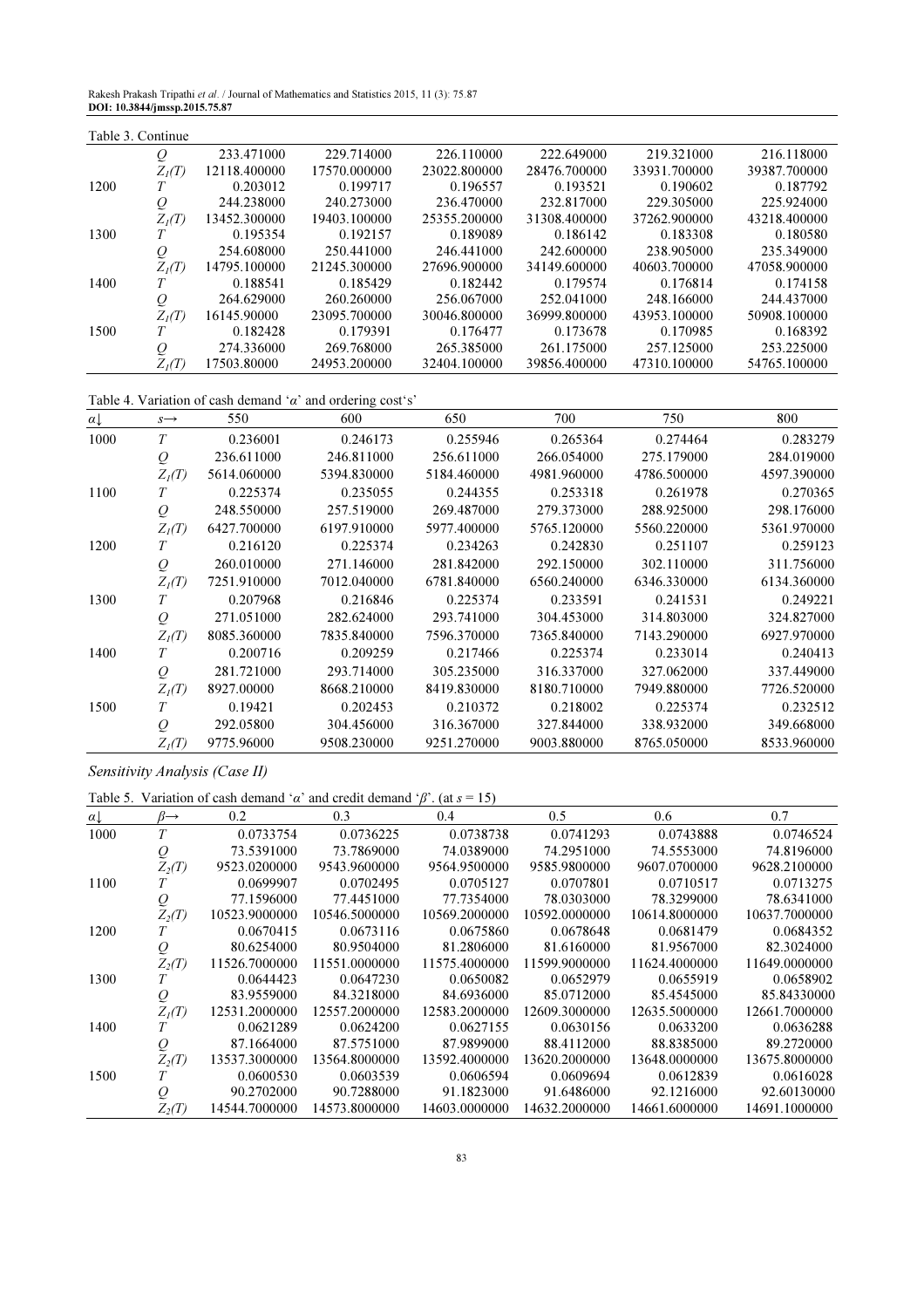Rakesh Prakash Tripathi et al. / Journal of Mathematics and Statistics 2015, 11 (3): 75.87 DOI: 10.3844/jmssp.2015.75.87

|                     |                                        | Table 6. Variation of cash demand ' $\alpha$ ' and unit purchase cost 'c' (at $s = 15$ ) |                               |                             |                             |                             |                             |
|---------------------|----------------------------------------|------------------------------------------------------------------------------------------|-------------------------------|-----------------------------|-----------------------------|-----------------------------|-----------------------------|
| $a\downarrow$       | $c \rightarrow$                        | 45                                                                                       | 40                            | 35                          | 30                          | 25                          | 20                          |
| 1000                | $\cal T$                               | 0.0692223                                                                                | 0.0659650                     | 0.0632006                   | 0.0608191                   | 0.0587420                   | 0.0569111                   |
|                     |                                        | 69.3746000                                                                               | 66.1084000                    | 63.3364000                  | 60.9483000                  | 58.8655000                  | 57.0296000                  |
|                     | $\mathcal{Q}_{Z_2(T)}$                 | 14567.7000000                                                                            | 19624.6000000                 | 24675.1000000               | 29720.6000000               | 34762.2000000               | 39800.5000000               |
| 1100                | $\overline{T}$                         | 0.0660548                                                                                | 0.0629902                     | 0.0603911                   | 0.0581534                   | 0.0562058                   | 0.0544845                   |
|                     | ${\cal Q}$                             | 72.8182000                                                                               | 69.4379000                    | 66.5711000                  | 64.1028000                  | 61.9513000                  | 60.0560000                  |
|                     | $Z_2(T)$                               | 16070.0000000                                                                            | 21629.9000000                 | 27183.1000000               | 32731.1000000               | 38274.9000000               | 43815.5000000               |
| 1200                | $\cal T$                               | 0.0632960                                                                                | 0.0604009                     | 0.0579471                   | 0.0558359                   | 0.0536203                   | 0.0523774                   |
|                     | ${\cal Q}$                             | 76.0342000                                                                               | 72.6348000                    | 69.6821000                  | 67.1418000                  | 64.4757000                  | 62.9802000                  |
|                     | $Z_2(T)$                               | 17574.2000000                                                                            | 23636.9000000                 | 29692.6000000               | 35743.0000000               | 41790.8000000               | 47831.8000000               |
| 1300                | T                                      | 0.0608652                                                                                | 0.0581210                     | 0.0557966                   | 0.0537979                   | 0.0520578                   | 0.0505267                   |
|                     | ${\cal Q}$                             | 79.2929000                                                                               | 75.7157000                    | 72.6857000                  | 70.8020000                  | 67.8119000                  | 65.8160000<br>51849.3000000 |
| 1400                | $Z_2(T)$<br>Т                          | 19080.1000000<br>0.0587027                                                               | 25645.4000000<br>0.0560939    | 32203.6000000<br>0.0538858  | 38756.2000000<br>0.0519882  | 45304.5000000<br>0.0503371  | 0.0488852                   |
|                     | $\overline{Q}$                         | 82.3566000                                                                               | 78.6942000                    | 75.5944000                  | 72.9305000                  | 70.6126000                  | 68.57440000                 |
|                     | $Z_2(T)$                               | 20587.4000000                                                                            | 27655.2000000                 | 34715.8000000               | 41770.6000000               | 48821.0000000               | 55867.7000000               |
| 1500                | T                                      | 0.0567626                                                                                | 0.0542767                     | 0.0521738                   | 0.0503678                   | 0.0487973                   | 0.0474171                   |
|                     | $\overline{Q}$                         | 85.3211000                                                                               | 81.5820000                    | 78.4190000                  | 75.7025000                  | 73.3403000                  | 71.2643000                  |
|                     | $Z_2(T)$                               | 22096.0000000                                                                            | 29666.2000000                 | 37229.0000000               | 44786.0000000               | 52338.4000000               | 59887.1000000               |
|                     |                                        | Table 7. Variation of cash demand ' $\alpha$ ' and unit selling price 'p' (at s =15)     |                               |                             |                             |                             |                             |
| $\alpha\downarrow$  | $p \rightarrow$                        | 65                                                                                       | 70                            | 75                          | 80                          | 85                          | 90                          |
| 1000                | $\overline{T}$                         | 0.0673476                                                                                | 0.0628486                     | 0.0592261                   | 0.0562323                   | 0.0537072                   | 0.0515423                   |
|                     | $\mathcal{Q}$                          | 67.4947000                                                                               | 62.9834000                    | 59.3510000                  | 56.3489000                  | 53.8169000                  | 51.6461000                  |
|                     | $Z_2(T)$                               | 14554.6000000                                                                            | 19600.1000000                 | 24641.0000000               | 29678.8000000               | 34714.5000000               | 39748.6000000               |
| 1100                | T                                      | 0.0642605                                                                                | 0.0600045                     | 0.0565795                   | 0.0537505                   | 0.0513657                   | 0.0493221                   |
|                     | $\mathcal{Q}$                          | 70.8391000                                                                               | 66.1446000                    | 62.3668000                  | 59.2464000                  | 56.6159000                  | 54.3618000                  |
|                     | $Z_2(T)$                               | 16058.2000000                                                                            | 21607.5000000                 | 27152.7000000               | 32694.3000000               | 38233.6000000               | 43771.3000000               |
| 1200                | T                                      | 0.0615714                                                                                | 0.0575284                     | 0.0542767                   | 0.0515922                   | 0.0493305                   | 0.0473934                   |
|                     | $\mathcal{Q}$                          | 74.0432000                                                                               | 69.1783000                    | 65.2656000                  | 62.0353000                  | 59.3139000                  | 56.9830000                  |
|                     | $Z_2(T)$                               | 17563.8000000                                                                            | 23617.5000000                 | 29666.2000000               | 35711.6000000               | 41754.6000000               | 47795.9000000               |
| 1300                | Т                                      | 0.0592019                                                                                | 0.0553478                     | 0.0522498                   | 0.0496936                   | 0.0475411                   | 0.0456986                   |
|                     | $\mathcal{Q}$                          | 77.1247000                                                                               | 72.1006000                    | 68.0622000                  | 64.7300000                  | 61.9241000                  | 59.5222000                  |
|                     | $Z_2(T)$                               | 19071.1000000                                                                            | 25628.8000000                 | 32181.5000000               | 38730.6000000               | 45277.2000000               | 51822.1000000               |
| 1400                | T                                      | 0.0570936                                                                                | 0.0534087                     | 0.0504484                   | 0.0480071                   | 0.0459524                   | 0.0441946                   |
|                     | $\overline{Q}$                         | 80.0977000                                                                               | 74.9246000                    | 70.7688000                  | 67.3417000                  | 64.4572000                  | 61.9895000                  |
|                     | $Z_2(T)$                               | 20579.9000000                                                                            | 27641.7000000                 | 34698.200000                | 41751.0000000               | 48801.2000000               | 55849.6000000               |
| 1500                | $\cal T$                               | 0.0552021                                                                                | 0.0516700                     | 0.048834                    | 0.0464965                   | 0.0445302                   | 0.0428488                   |
|                     | $\mathcal{Q}$                          | 82.9739000                                                                               | 77.6612000                    | 73.395500                   | 69.8797000                  | 66.9221000                  | 64.3931000                  |
|                     | $Z_2(T)$                               | 22090.0000000                                                                            | 29655.8000000                 | 37216.100000                | 44772.6000000               | 52326.5000000               | 59878.4000000               |
|                     |                                        | Table 8. Variation of cash demand ' $\alpha$ ' and ordering cost's'                      |                               |                             |                             |                             |                             |
| $\alpha \downarrow$ | $s \rightarrow$                        | 14                                                                                       | 13                            | 12                          | 11                          | 10                          | 5                           |
| 1000                | $\cal T$                               | 0.0706576                                                                                | 0.06809410                    | 0.0654316                   | 0.0626576                   | 0.0597567                   | 0.0424105                   |
|                     | $\mathop{\mathcal{Q}}\limits_{Z_2(T)}$ | 70.8138000                                                                               | 68.24330000                   | 65.5735000                  | 62.7919000                  | 59.8830000                  | 42.4892000                  |
|                     |                                        | 9534.5200000                                                                             | 9568.08000000                 | 9602.9200000                | 9639.2100000                | 9677.1400000                | 9903.4800000                |
| 1100                | $\cal T$                               | 0.0673782                                                                                | 0.06493600                    | 0.0623994                   | 0.0597567                   | 0.0569931                   | 0.0404705                   |
|                     | $\mathcal{Q}_{Z_2(T)}$                 | 74.2780000<br>10535.2000000                                                              | 71.58420000<br>10570.30000000 | 68.7863000<br>10606.8000000 | 65.8713000<br>10665.2000000 | 62.8230000<br>10684.6000000 | 44.5983000<br>10921.6000000 |
| 1200                | $\cal T$                               | 0.0645200                                                                                | 0.06218340                    | 0.0597567                   | 0.0572284                   | 0.0545845                   | 0.0387804                   |
|                     |                                        | 77.5913000                                                                               | 74.77970000                   | 71.8596000                  | 68.8173000                  | 65.6360000                  | 46.6190000                  |
|                     | $\mathcal{Q}_{Z_2(T)}$                 | 11537.8000000                                                                            | 11574.50000000                | 11612.6000000               | 11652.2000000               | 11693.7000000               | 11940.8000000               |
| 1300                | $\cal T$                               | 0.0620001                                                                                | 0.05975670                    | 0.0574268                   | 0.0549995                   | 0.0524612                   | 0.0372910                   |
|                     |                                        | 80.7723000                                                                               | 77.84790000                   | 74.8107000                  | 71.6466000                  | 68.3377000                  | 48.5624000                  |
|                     | $\mathcal{Q}_{Z_2(T)}$                 | 12542.1000000                                                                            | 12580.30000000                | 12619.9000000               | 12661.1000000               | 12704.2000000               | 12961.0000000               |
| 1400                | $\cal T$                               | 0.0597567                                                                                | 0.05759963                    | 0.0553527                   | 0.0530152                   | 0.0505710                   | 0.0359657                   |
|                     | $\mathcal{Q}_{Z_2(T)}$                 | 83.8362000                                                                               | 80.80340000                   | 77.6537000                  | 74.3722000                  | 70.9410000                  | 50.4374000                  |
|                     |                                        | 13548.0000000                                                                            | 13587.50000000                | 13628.6000000               | 13671.8000000               | 13716.0000000               | 13982.0000000               |
| 1500                | $\boldsymbol{T}$                       | 0.0597567                                                                                | 0.05565700                    | 0.0534908                   | 0.0512341                   | 0.0488744                   | 0.0347766                   |
|                     | $\mathcal{Q}$                          | 83.8362000                                                                               | 83.65810000                   | 80.3999000                  | 77.0055000                  | 73.4563000                  | 52.2516000                  |
|                     | $Z_2(T)$                               | 14532.4000000                                                                            | 14596.10000000                | 14638.5000000               | 14682.7000000               | 14728.9000000               | 15003.8000000               |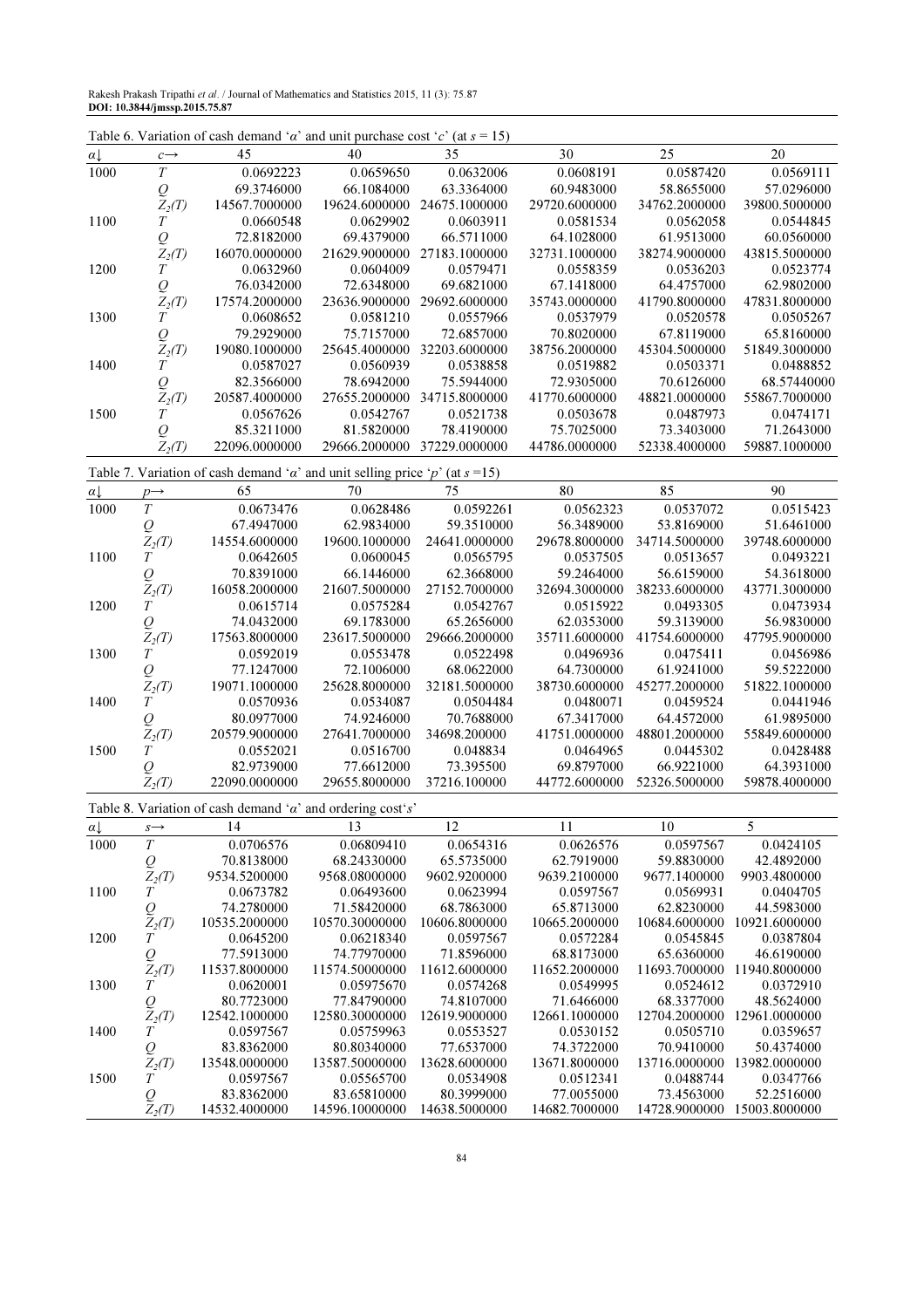#### Conclusion and Future Research

In this study, the retailer's optimal ordering policy under two stage trade credit financing is developed using Discounted Cash Flow (DCF) approach. An algorithm is established to obtain the optimal solution. The sensitivity analysis of the optimal solution with respect to the parameters is also discussed. The results show some phenomena as follows: (i). A higher value of cash demand ' $\alpha$ ' caused higher value of retailer's annual profit, (ii). A higher value of credit demand ' $\beta$ ' causes higher value of retailer's annual profit, (iii). A higher value of unit purchase cost 'c' causes lower value of retailer's annual profit, (iv). A higher value of selling price ' $p$ ' causes higher value of net profit. That is, the retailer should increase the net profit per transfer from the increase of cash demand, credit demand, purchase cost and selling price. Second order approximation is used for exponential terms to find exact values of cycle time 'T', order quantity ' $Q$ ' and retailer's annual profit  $Z(T)$ .

The proposed model can be further extended in several ways. For example, we may add pricing strategy into consideration. We may also extend the model to allow for constant deterioration rate or a two-parameter weibull distribution. In addition, we can consider the demand as a function of time, price as well as quality. Finally, we could generalize the model to allow for shortages, quantity discount or others.

#### Acknowledgment

The authors are thankful to anonymous reviewers for valuable comments and to the Editor-in-chief for handling of the manuscript.

#### Funding Information

The authors have no support or funding to report.

## Author's Contributions

Rakesh Prakash Tripathi: Paper formation, Mathematical formulation, discussion of data analysis, contributed to the writing of the manuscript and publication.

Harenrda Singh: Coordination of research work and publication of the manuscript.

Neha Sang: Design the research plan, organization, development and publication of the manuscript.

#### Ethics

In this paper second order approximation have been used for exponential terms to find closed form optimal solution. With the help of differential calculus the author's have obtained the retailer's annual net profit per unit time.

#### Appendix A

To prove this appendix, we first prove the following lemma. **Lemma 1:** If a function  $G(T) = \frac{F(T)}{T}$ , where F(T) is a differential function of T two times, then the maximum value of  $G(T)$  exist at  $T = T^*$  if  $\frac{1}{T} \frac{d^2 (F(T))}{T^2}$  $\frac{1}{T} \frac{d^2 (F(T))}{m^2} < 0$  $d^2$  (F(T)  $\frac{T}{T} \frac{d(T(T))}{dT^2} < 0$ , at  $T = T^*$ . **Proof:** It is given that  $G(T) = \frac{F(T)}{T}$ . For extremum, the necessary condition is  $\frac{d(G(T))}{T} = 0$ .  $d$  (G(T)  $\frac{\partial (P)}{\partial T} = 0.$  But  $\frac{d(G(T))}{dT} = -\frac{F(T)}{T^2} + \frac{1}{T}\frac{d(F(T))}{dT} = \frac{1}{T^2}\left(T\frac{d(F(T))}{dT} - F(T)\right)$  $=-\frac{F(T)}{2}+\frac{1}{2}\frac{d(F(T))}{dt}=\frac{1}{2}\left(T\frac{d(F(T))}{F(T)}-F(T)\right)$  $\begin{pmatrix} dT & \\ & dT & \end{pmatrix}$  $\frac{(G(T))}{T} = 0$  $d$  (G(T)  $\frac{G(T)}{dT}$  = 0, gives  $T \frac{d(F(T))}{dT}$  –  $F(T)$  = 0  $T\frac{d(F(T))}{dT} - F(T) = 0$ . (i)

Let Equation (i) be satisfied for  $T = T^*$ .

Again

$$
\frac{d^2(G(T))}{dT^2} = -\frac{2}{T^3} \left( T \frac{d(F(T))}{dT} - F(T) \right) + \frac{1}{T} \frac{d^2(F(T))}{dT^2}
$$
  
Or 
$$
\frac{d^2(G(T))}{dT^2} = \frac{1}{T} \frac{d^2(F(T))}{dT^2}
$$
 from (i)

We know that the sufficient condition for existence of a maximum value of  $G(T)$  is  $\frac{d^2(G(T))}{T^2}$  $\frac{(T)}{2}<0$  $d^2$  (G(T)  $\frac{(\Theta(1))}{dT^2}$  < 0. Hence the Lemma 1.

Here 
$$
Z_1(T) = \frac{1}{T} [SR + IE_1 - PC - OC - IC - IP]
$$
. For

extremum value at  $T = T^*$ 

Where Sales revenue =  $SR/T$ , interest earned =  $IE_1/T$ , Purchase cost =  $PC/T$ . Ordering cost =  $OC/T$ , Inventory carrying  $\text{cost} = \text{IC/T}$ , Interest payable =  $\text{IP/T}$ .

At 
$$
T = T^*
$$
, the necessary condition is  $\frac{dZ_1(T)}{dT} = 0$ , which

gives Equation (18).

If  $T = T^*$  be a maximum value of  $Z_1(T)$ , then at  $T = T^*$ , we have

$$
\frac{d^2 Z_1(T)}{dT^2} = \frac{1}{T} \left[ \frac{\frac{d^2 (SR)}{dT^2} + \frac{d^2 (IE_1)}{dT^2} - \frac{d^2 (PC)}{dT^2}}{\frac{d^2 (OC)}{dT^2} - \frac{d^2 (IC)}{dT^2}} - \frac{d^2 (IP)}{dT^2}} \right].
$$
 By Lemma 1.  
\nNow at  $T = T^*$   
\n
$$
\frac{d^2 Z_1(T)}{dT^2} = -\frac{re^{AT}}{T} (rp + ic + cI_p) < 0.
$$

Hence the proof of Appendix A.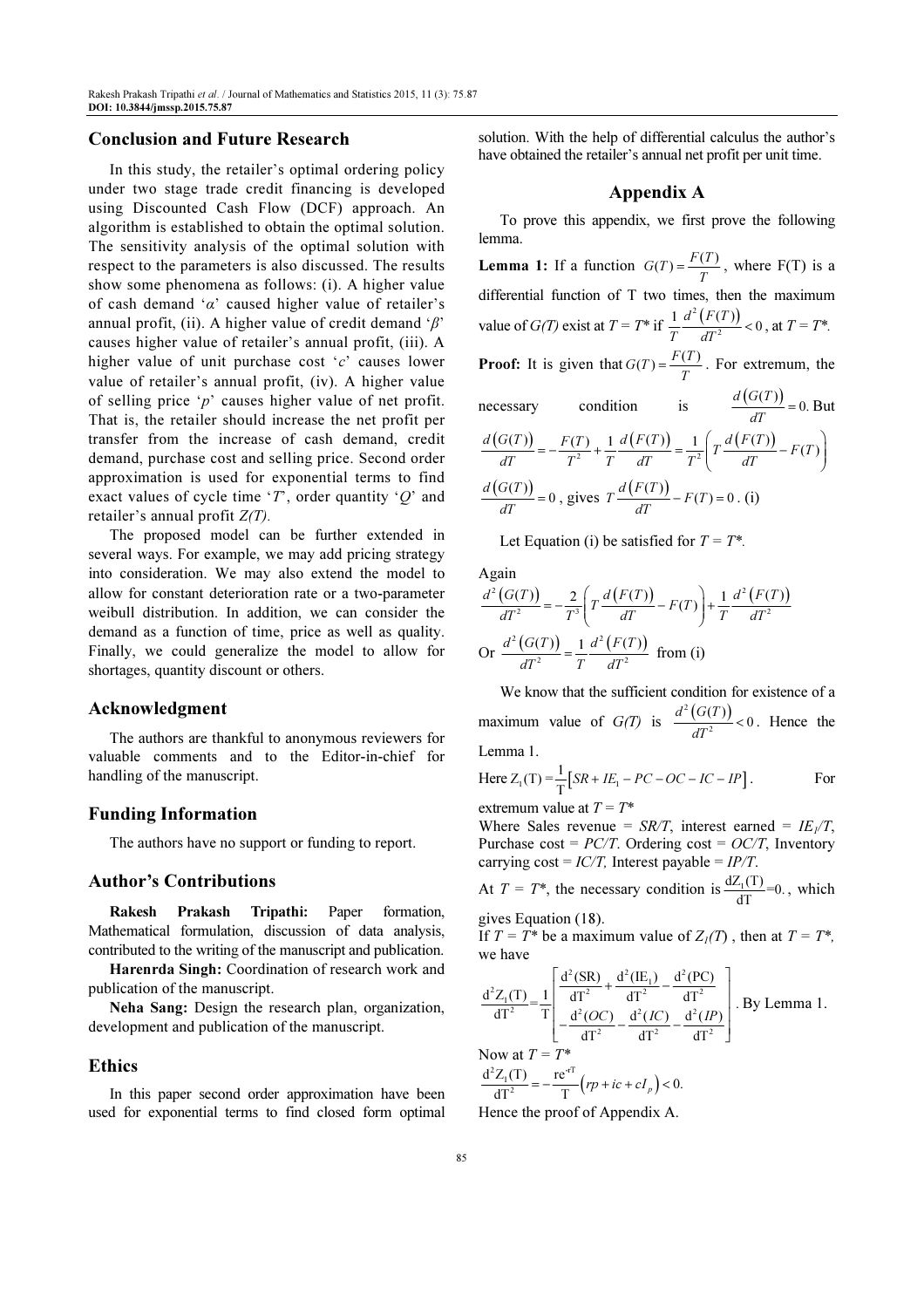## Appendix B:

We have  $Z_2(T) = \frac{1}{T} [SR + IE_2 - PC - OC - IC]$ .

Where Sales revenue =  $SR/T$ , interest earned =  $IE_2/T$ , Purchase  $\text{cost} = \frac{PC}{T}$ . Ordering  $\text{cost} = \frac{OC}{T}$ , Inventory carrying  $\text{cost} = \text{IC}/\text{T}$ .

For extremum value of  $Z_2(T)$ , the necessary condition is  $\frac{dZ_2(T)}{dT} = 0$ , which gives Equation (19). If T = T<sup>\*\*</sup> be a maximum value of  $Z_2(T)$ , then at  $T = T^{**}$  $\frac{d^2 Z_2(T)}{dT^2} = \frac{1}{T} \left[ \frac{d^2(SR)}{dT^2} + \frac{d^2(IE_2)}{dT^2} - \frac{d^2(PC)}{dT^2} - \frac{d^2(OC)}{dT^2} - \frac{d^2(IC)}{dT^2} \right].$  $\left[ \frac{d^2(SR)}{dT^2} + \frac{d^2(IE_2)}{dT^2} - \frac{d^2(PC)}{dT^2} - \frac{d^2(OC)}{dT^2} - \frac{d^2(IC)}{dT^2} \right]$ Lemma 1. Now at  $T = T^{**}$ 

 $\frac{d^2 Z_2(T)}{dT^2} = -\frac{re^{-T}}{T} \left\{ rp \left( 1 + \frac{I_e}{r} \right) + ic \right\} < 0.$  $rp\left(1+\frac{I_e}{r}\right)+ic$  $=-\frac{re^{-rT}}{T}\left\{rp\left(1+\frac{I_e}{r}\right)+ic\right\}<$ 

Hence the proof of Appendix B.

## References

- Aggarwal, S.P. and C.K. Jaggi, 1995. Ordering policies of deteriorating items under permissible delay in payments. J. Operational Res. Society, 46: 658-662. DOI: 10.1057/jors.1995.90
- Alfares, H.K., 2007. Inventory model with stock-level dependent demand rate and variable holding cost. Int. J. Production Econom., 108: 259-265. DOI: 10.1016/j.ijpe.2006.12.013
- Chang, C.T., 2004. An EOQ model with deteriorating items under inflation when supplier credits linked to order quantity. Int. J. Production Econom., 88: 307-316. DOI: 10.1016/S0925-5273(03)00192-0
- Chang, C.T., J.T. Teng and S.K. Goyal, 2010. Optimal replenishment policies for non-instantaneous deteriorating items with stock-dependent demand. Int. J. Production Econom., 123: 62-68. DOI: 10.1016/j.ijpe.2009.06.042
- Chang, C.T., L.Y. Ouyang and J.T. Teng, 2003. An EOQ model for deteriorating items under supplier credits linked to ordering quantity. Appl. Math. Modell., 27: 983-996. DOI: 10.1016/S0307-904X(03)00131-8
- Chang, H.J., C.H. Hung and C.Y. Dye, 2001. An inventory model for deteriorating items with linear trend demand under the condition of permissible delay in payments. Production Plann. Control, 12: 272-282. DOI:10.1080/095372801300107806
- Chapman, C.B., S.C. Ward, D.F. Cooper and M.J. Page, 1985. Credit policy and inventory control. J. Operational Res. Society, 35: 1055-1065. DOI: 10.1057/jors.1984.212
- Chu, P., K.J. Chung and S.P. Lan, 1998. Economic order quantity of deteriorating items under permissible delay in payments. Comp. Operations Res., 25: 817-824. DOI: 10.1016/S0305-0548(98)00006-9
- Chung, K.J. and J.J. Liao, 2004. Lot-sizing decisions under trade credit depending on the ordering quantity. Comp. Operations Res., 31: 909-928. DOI: 10.1016/S0305-0548(03)00043-1
- Chung, K.J. and J.J. Liao, 2006. The optimal ordering policy in a DCF analysis for deteriorating items when trade credit depends on the order quantity. Int. J. Production Econom., 100: 116-130. DOI: 10.1016/j.ijpe.2004.10.011
- Chung, K.J. and S.F. Tsai, 2001. Inventory systems for deteriorating items with shortages and a linear trend in demand taking account of time value. Comput. Operations Res., 28: 915-934. DOI: 10.1016/S0305-0548(00)00016-2
- Chung, K.J. and Y.F. Huang, 2003. The optimal cycle time for EPQ inventory model under permissible delay in payments. Int. J. Production Econom., 54: 307-318. DOI: 10.1016/S0925-5273(02)00465-6
- Chung, K.J., S.L. Chang and W.D. Yang, 2001. The optimal cycle time for exponentially deteriorating products under trade credit financing. Eng. Economist, 46: 232-242. DOI: 10.1080/00137910108967575
- Daellenbach, H.G., 1986. Inventory control and trade credit. J. Operational Res. Society, 37: 525-528. DOI: 10.2307/2582676
- Dave, U., 1985. On "Economic order quantity under conditions of permissible delay in payments" by Goyal. J. Operational Res. Society, 46: 1069-1070. DOI: 10.1057/jors.1985.186
- Davis, R.A. and N. Gaither, 1985. Optimal ordering policies under conditions of extended payment privileges. Manage. Sci., 31: 499-509. DOI: org/10.1287/mnsc.31.4.499
- Dye, C.Y., 2002. A deterministic inventory model with stock-dependent demand and partial backlogging under condition of permissible delay in payment. Opsearch, 39: 189-201.
- Goh, M., 1994. EOQ models with general demand and holding cost functions. Eur. J. Operational Res., 73: 50-54. DOI: 10.1016/0377-2217(94)90141-4
- Goyal, S.K., 1985. Economic order quantity under conditions of permissible delay in payments. J. Operational Res. Society, 36: 335-338. DOI: 10.2307/2582421
- Gupla, R. and P. Vrat, 1986. Inventory model for stock dependent consumption rate. Opsearch, 23: 19-24.
- Haley, C.W. and R.C. Higgins, 1973. Inventory policy and trade credit financing. Manage. Sci., 20: 464-471. DOI: org/10.1287/mnsc.20.4.464
- Hou, K.L., 2006. An inventory model for deteriorating items with stock-dependent consumption rate and shortages under inflation and time discounting. Eur. J. Operational Res., 168: 463-474. DOI: 10.1016/j.ejor.2004.05.011